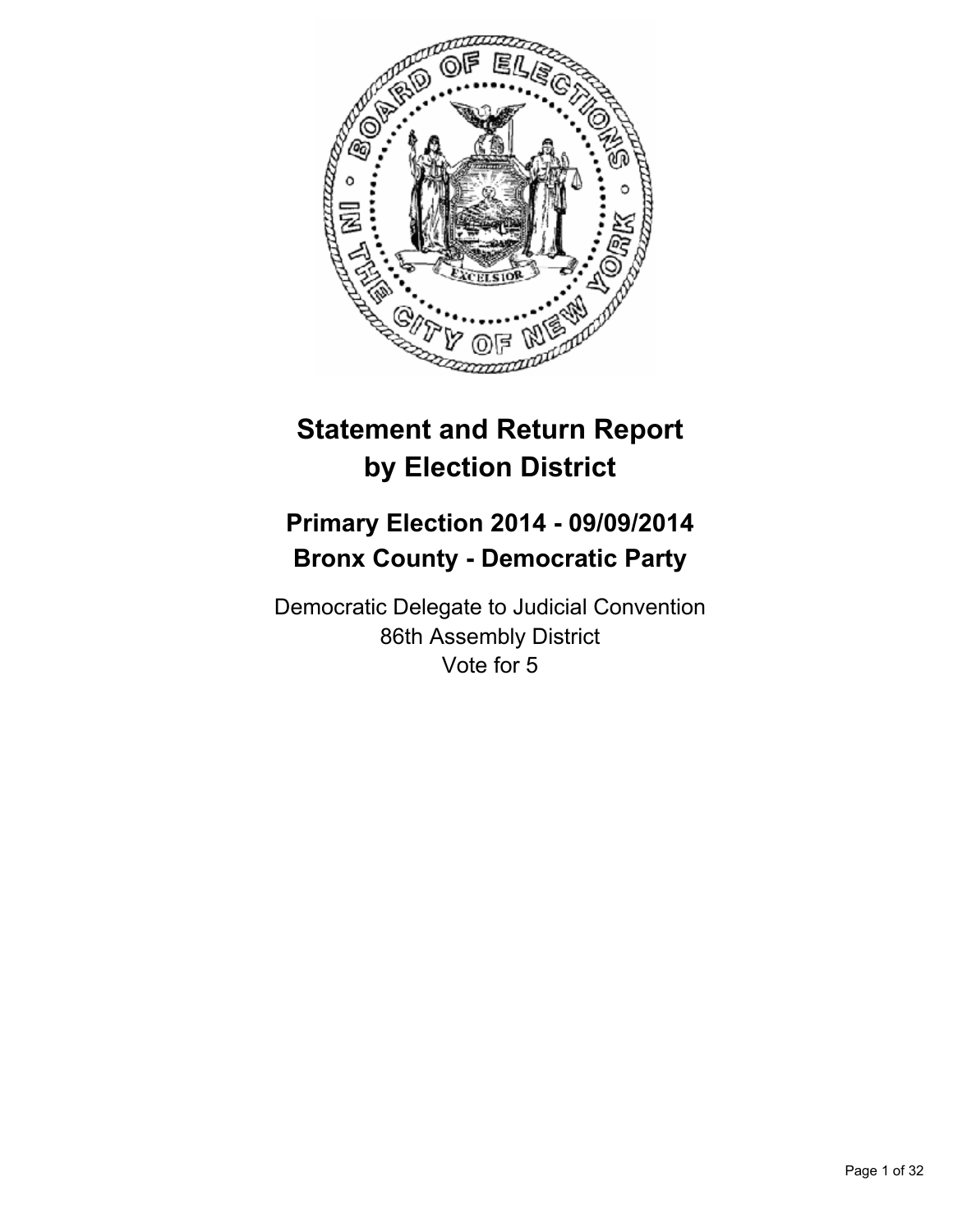

| <b>PUBLIC COUNTER</b>                                    | 62           |
|----------------------------------------------------------|--------------|
| <b>EMERGENCY</b>                                         | $\mathbf{0}$ |
| <b>ABSENTEE/MILITARY</b>                                 | 0            |
| <b>FEDERAL</b>                                           | 0            |
| <b>AFFIDAVIT</b>                                         | $\mathbf{0}$ |
| <b>Total Ballots</b>                                     | 62           |
| Less - Inapplicable Federal/Special Presidential Ballots | 0            |
| <b>Total Applicable Ballots</b>                          | 62           |
| <b>MILADY LEONARDO</b>                                   | 10           |
| <b>BERNICE JOHNSON</b>                                   | 14           |
| <b>ISMAEL FELICIANO SR.</b>                              | 14           |
| <b>DAISY ROJAS</b>                                       | 10           |
| NERO GRAHAM JR.                                          | 4            |
| <b>MARIA VARGAS</b>                                      | 12           |
| PATRICIA JONES                                           | 15           |
| <b>MARIA MINAYA</b>                                      | 7            |
| <b>JAMES DUARTE</b>                                      | 13           |
| <b>RUBY JAMES</b>                                        | 8            |
| FERNANDO CABRERA (WRITE-IN)                              | 1            |
| RUBEN DIAZ (WRITE-IN)                                    | 1            |
| <b>Total Votes</b>                                       | 109          |
| Unrecorded                                               | 201          |

| <b>PUBLIC COUNTER</b>                                    | 37             |
|----------------------------------------------------------|----------------|
| <b>EMERGENCY</b>                                         | 0              |
| <b>ABSENTEE/MILITARY</b>                                 | 3              |
| <b>FFDFRAL</b>                                           | 0              |
| <b>AFFIDAVIT</b>                                         | 0              |
| <b>Total Ballots</b>                                     | 40             |
| Less - Inapplicable Federal/Special Presidential Ballots | 0              |
| <b>Total Applicable Ballots</b>                          | 40             |
| MILADY LEONARDO                                          | 10             |
| <b>BERNICE JOHNSON</b>                                   | 9              |
| <b>ISMAEL FELICIANO SR.</b>                              | 10             |
| DAISY ROJAS                                              | 6              |
| NERO GRAHAM JR.                                          | 4              |
| <b>MARIA VARGAS</b>                                      | 12             |
| PATRICIA JONES                                           | 0              |
| <b>MARIA MINAYA</b>                                      | 1              |
| <b>JAMES DUARTE</b>                                      | 4              |
| <b>RUBY JAMES</b>                                        | 3              |
| FERNANDO CABRERA (WRITE-IN)                              | $\overline{2}$ |
| <b>Total Votes</b>                                       | 61             |
| Unrecorded                                               | 139            |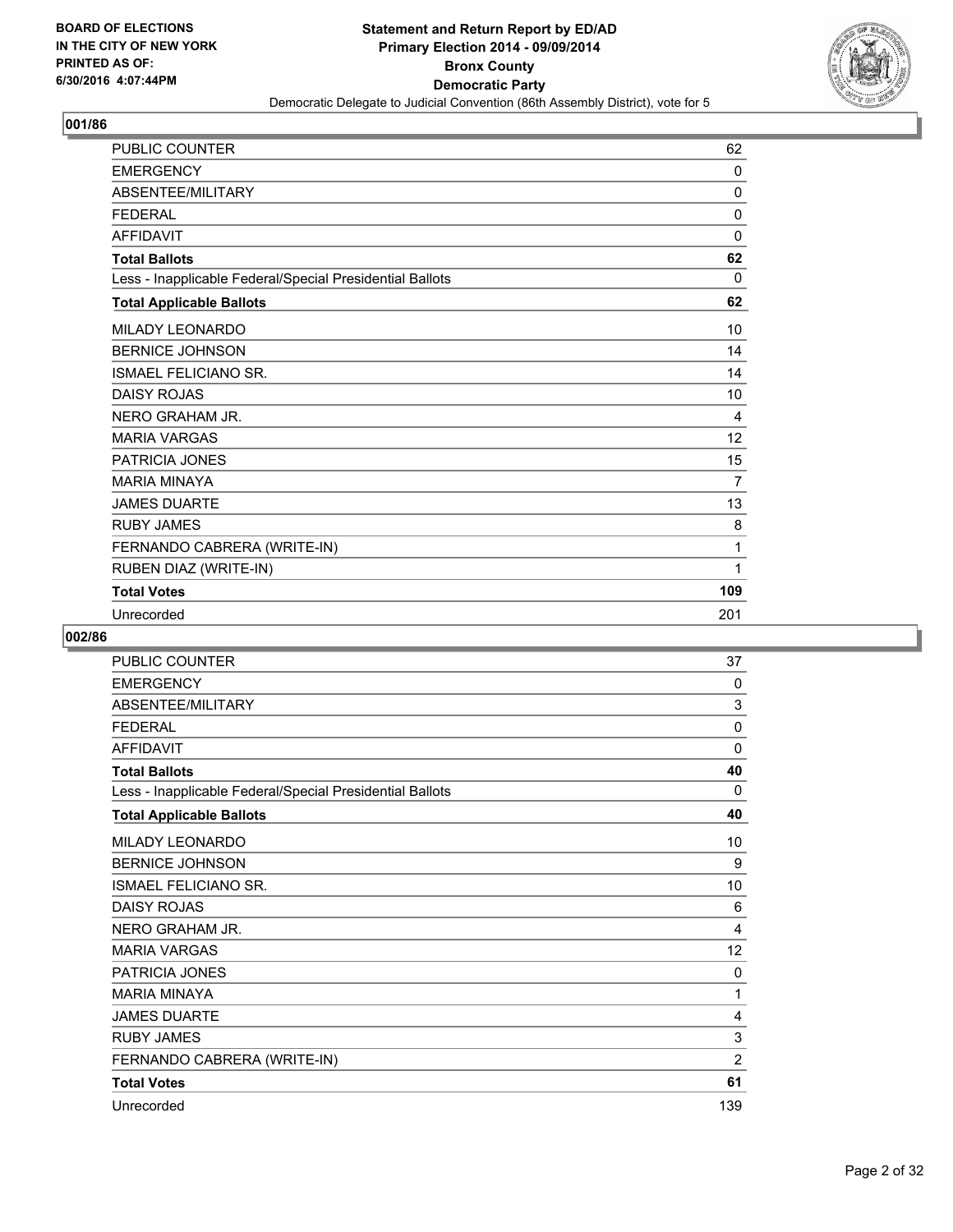

| PUBLIC COUNTER                                           | 46             |
|----------------------------------------------------------|----------------|
| <b>EMERGENCY</b>                                         | 0              |
| ABSENTEE/MILITARY                                        | 3              |
| <b>FEDERAL</b>                                           | $\mathbf{0}$   |
| <b>AFFIDAVIT</b>                                         | $\overline{2}$ |
| <b>Total Ballots</b>                                     | 51             |
| Less - Inapplicable Federal/Special Presidential Ballots | 0              |
| <b>Total Applicable Ballots</b>                          | 51             |
| MILADY LEONARDO                                          | 8              |
| <b>BERNICE JOHNSON</b>                                   | 12             |
| <b>ISMAEL FELICIANO SR.</b>                              | 12             |
| <b>DAISY ROJAS</b>                                       | 10             |
| NERO GRAHAM JR.                                          | 5              |
| <b>MARIA VARGAS</b>                                      | 10             |
| PATRICIA JONES                                           | 10             |
| <b>MARIA MINAYA</b>                                      | 10             |
| <b>JAMES DUARTE</b>                                      | 8              |
| <b>RUBY JAMES</b>                                        | 6              |
| FERNANDO CABRERA (WRITE-IN)                              | 1              |
| <b>Total Votes</b>                                       | 92             |
| Unrecorded                                               | 163            |

| PUBLIC COUNTER                                           | 23             |
|----------------------------------------------------------|----------------|
| <b>EMERGENCY</b>                                         | 0              |
| ABSENTEE/MILITARY                                        | 1              |
| <b>FEDERAL</b>                                           | 0              |
| <b>AFFIDAVIT</b>                                         | 1              |
| <b>Total Ballots</b>                                     | 25             |
| Less - Inapplicable Federal/Special Presidential Ballots | 0              |
| <b>Total Applicable Ballots</b>                          | 25             |
| MILADY LEONARDO                                          | 1              |
| <b>BERNICE JOHNSON</b>                                   | $\overline{7}$ |
| <b>ISMAEL FELICIANO SR.</b>                              | 3              |
| <b>DAISY ROJAS</b>                                       | 1              |
| NERO GRAHAM JR.                                          | 1              |
| <b>MARIA VARGAS</b>                                      | 4              |
| <b>PATRICIA JONES</b>                                    | 5              |
| <b>MARIA MINAYA</b>                                      | $\overline{2}$ |
| <b>JAMES DUARTE</b>                                      | 1              |
| <b>RUBY JAMES</b>                                        | $\mathsf 3$    |
| UNATTRIBUTABLE WRITE-IN (WRITE-IN)                       | 7              |
| <b>Total Votes</b>                                       | 35             |
| Unrecorded                                               | 90             |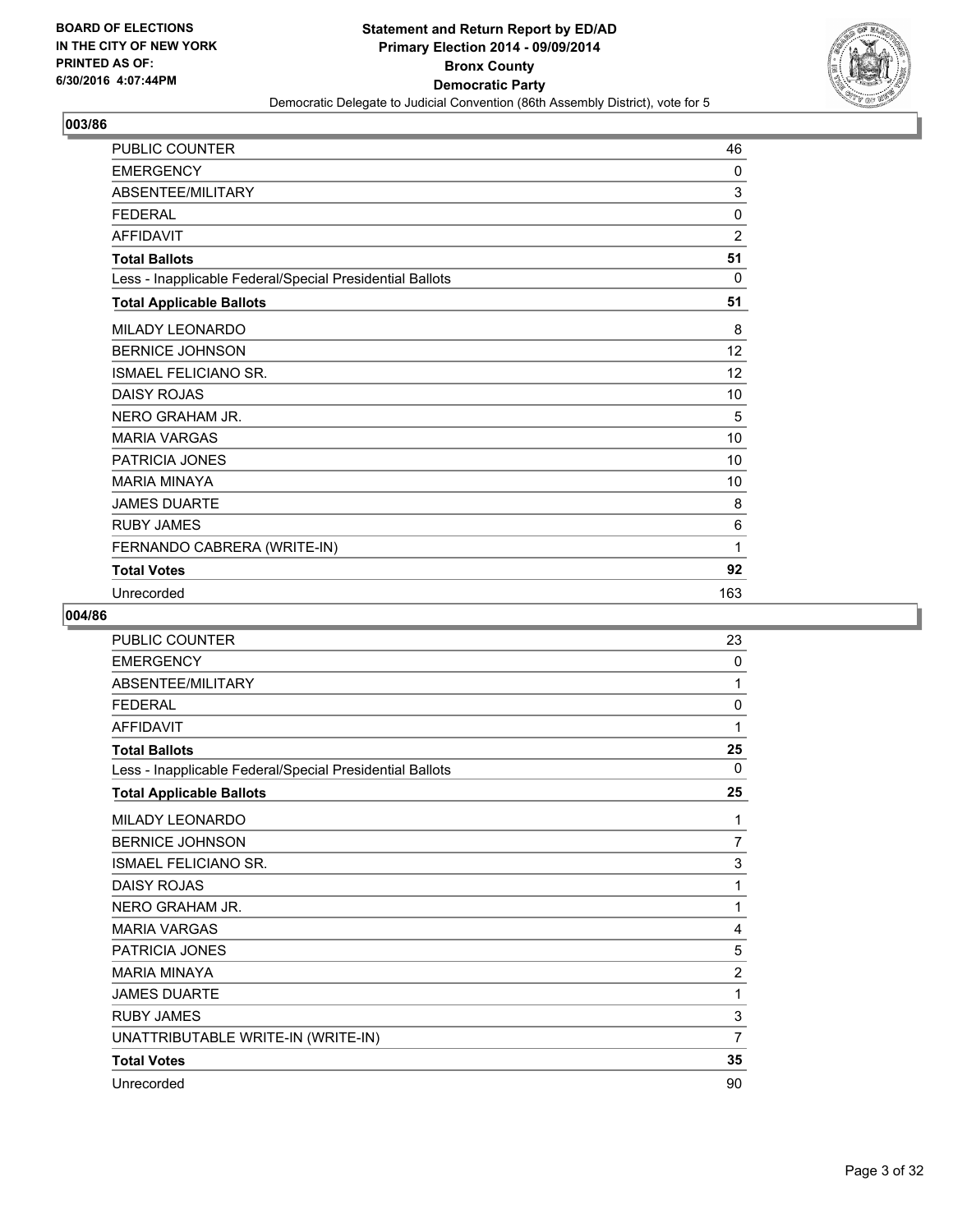

| <b>PUBLIC COUNTER</b>                                    | 41             |
|----------------------------------------------------------|----------------|
| <b>EMERGENCY</b>                                         | 0              |
| <b>ABSENTEE/MILITARY</b>                                 | 1              |
| <b>FEDERAL</b>                                           | $\mathbf 0$    |
| <b>AFFIDAVIT</b>                                         | 1              |
| <b>Total Ballots</b>                                     | 43             |
| Less - Inapplicable Federal/Special Presidential Ballots | 0              |
| <b>Total Applicable Ballots</b>                          | 43             |
| <b>MILADY LEONARDO</b>                                   | 5              |
| <b>BERNICE JOHNSON</b>                                   | 8              |
| ISMAEL FELICIANO SR.                                     | 11             |
| <b>DAISY ROJAS</b>                                       | 7              |
| NERO GRAHAM JR.                                          | 0              |
| <b>MARIA VARGAS</b>                                      | 12             |
| PATRICIA JONES                                           | 6              |
| <b>MARIA MINAYA</b>                                      | 8              |
| <b>JAMES DUARTE</b>                                      | 6              |
| <b>RUBY JAMES</b>                                        | $\overline{2}$ |
| FERNANDO CABRERA (WRITE-IN)                              | $\overline{2}$ |
| UNATTRIBUTABLE WRITE-IN (WRITE-IN)                       | 1              |
| <b>Total Votes</b>                                       | 68             |
| Unrecorded                                               | 147            |

| <b>PUBLIC COUNTER</b>                                    | 37             |
|----------------------------------------------------------|----------------|
| <b>EMERGENCY</b>                                         | 0              |
| ABSENTEE/MILITARY                                        | 3              |
| <b>FEDERAL</b>                                           | 0              |
| <b>AFFIDAVIT</b>                                         | $\overline{2}$ |
| <b>Total Ballots</b>                                     | 42             |
| Less - Inapplicable Federal/Special Presidential Ballots | 0              |
| <b>Total Applicable Ballots</b>                          | 42             |
| <b>MILADY LEONARDO</b>                                   | 6              |
| <b>BERNICE JOHNSON</b>                                   | 10             |
| <b>ISMAEL FELICIANO SR.</b>                              | 7              |
| <b>DAISY ROJAS</b>                                       | 8              |
| NERO GRAHAM JR.                                          | 3              |
| <b>MARIA VARGAS</b>                                      | $\overline{7}$ |
| PATRICIA JONES                                           | 9              |
| <b>MARIA MINAYA</b>                                      | 4              |
| <b>JAMES DUARTE</b>                                      | 4              |
| <b>RUBY JAMES</b>                                        | 6              |
| FERNANDO CABRERA (WRITE-IN)                              | 1              |
| UNATTRIBUTABLE WRITE-IN (WRITE-IN)                       | 1              |
| <b>Total Votes</b>                                       | 66             |
| Unrecorded                                               | 144            |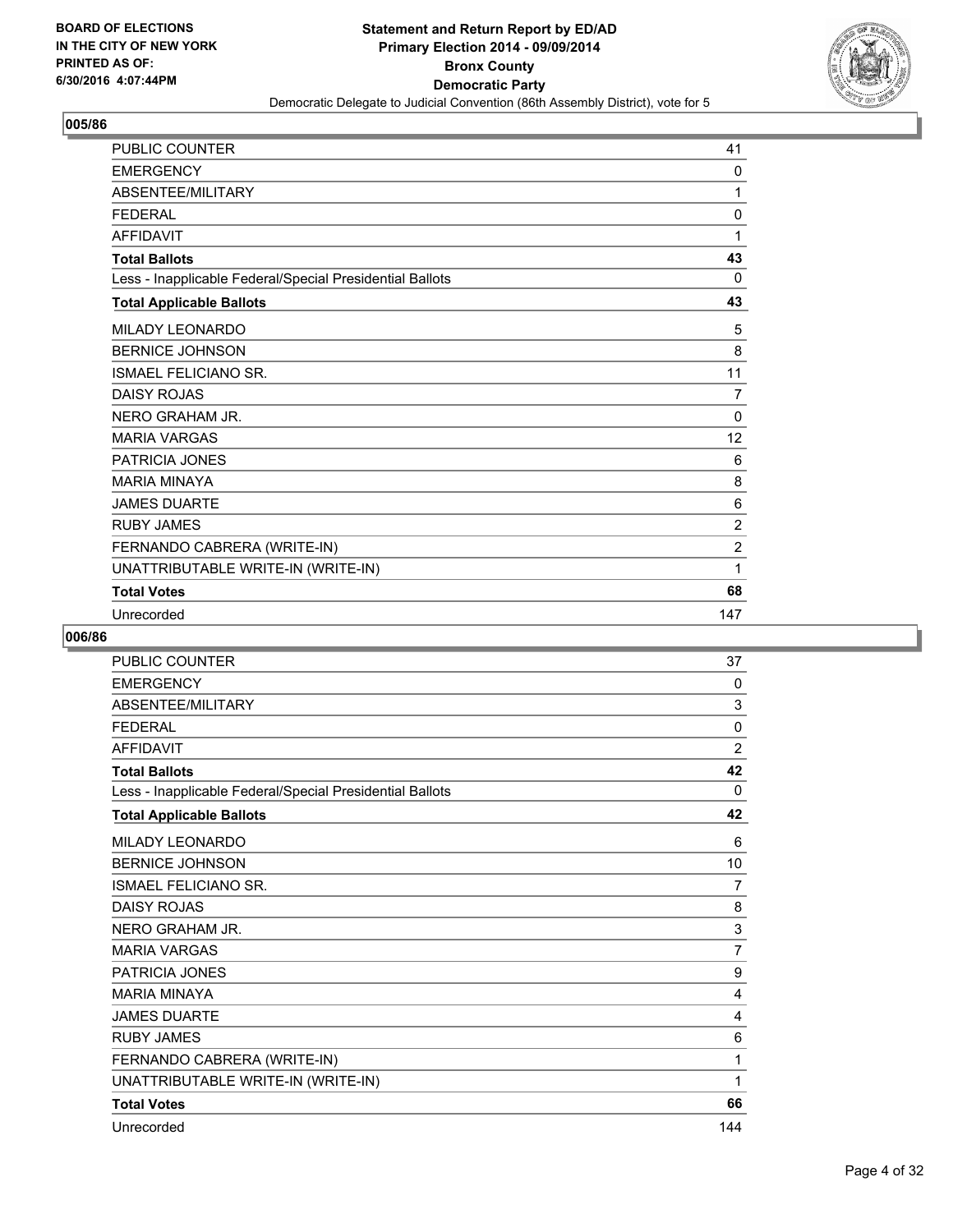

| <b>PUBLIC COUNTER</b>                                    | 73             |
|----------------------------------------------------------|----------------|
| <b>EMERGENCY</b>                                         | 0              |
| ABSENTEE/MILITARY                                        | 1              |
| <b>FEDERAL</b>                                           | $\mathbf 0$    |
| <b>AFFIDAVIT</b>                                         | 1              |
| <b>Total Ballots</b>                                     | 75             |
| Less - Inapplicable Federal/Special Presidential Ballots | 0              |
| <b>Total Applicable Ballots</b>                          | 75             |
| <b>MILADY LEONARDO</b>                                   | 19             |
| <b>BERNICE JOHNSON</b>                                   | 14             |
| <b>ISMAEL FELICIANO SR.</b>                              | 19             |
| <b>DAISY ROJAS</b>                                       | 22             |
| NERO GRAHAM JR.                                          | 10             |
| <b>MARIA VARGAS</b>                                      | 24             |
| PATRICIA JONES                                           | 8              |
| <b>MARIA MINAYA</b>                                      | 16             |
| <b>JAMES DUARTE</b>                                      | 10             |
| <b>RUBY JAMES</b>                                        | 4              |
| FERNANDO CABRERA (WRITE-IN)                              | 1              |
| UNATTRIBUTABLE WRITE-IN (WRITE-IN)                       | $\overline{2}$ |
| <b>Total Votes</b>                                       | 149            |
| Unrecorded                                               | 226            |

| <b>PUBLIC COUNTER</b>                                    | 101            |
|----------------------------------------------------------|----------------|
| <b>EMERGENCY</b>                                         | 0              |
| ABSENTEE/MILITARY                                        | $\overline{2}$ |
| <b>FEDERAL</b>                                           | 0              |
| <b>AFFIDAVIT</b>                                         | 0              |
| <b>Total Ballots</b>                                     | 103            |
| Less - Inapplicable Federal/Special Presidential Ballots | 0              |
| <b>Total Applicable Ballots</b>                          | 103            |
| MILADY LEONARDO                                          | 25             |
| <b>BERNICE JOHNSON</b>                                   | 31             |
| <b>ISMAEL FELICIANO SR.</b>                              | 39             |
| <b>DAISY ROJAS</b>                                       | 28             |
| NERO GRAHAM JR.                                          | 15             |
| <b>MARIA VARGAS</b>                                      | 40             |
| PATRICIA JONES                                           | 22             |
| <b>MARIA MINAYA</b>                                      | 29             |
| <b>JAMES DUARTE</b>                                      | 23             |
| <b>RUBY JAMES</b>                                        | 20             |
| UNATTRIBUTABLE WRITE-IN (WRITE-IN)                       | 1              |
| <b>Total Votes</b>                                       | 273            |
| Unrecorded                                               | 242            |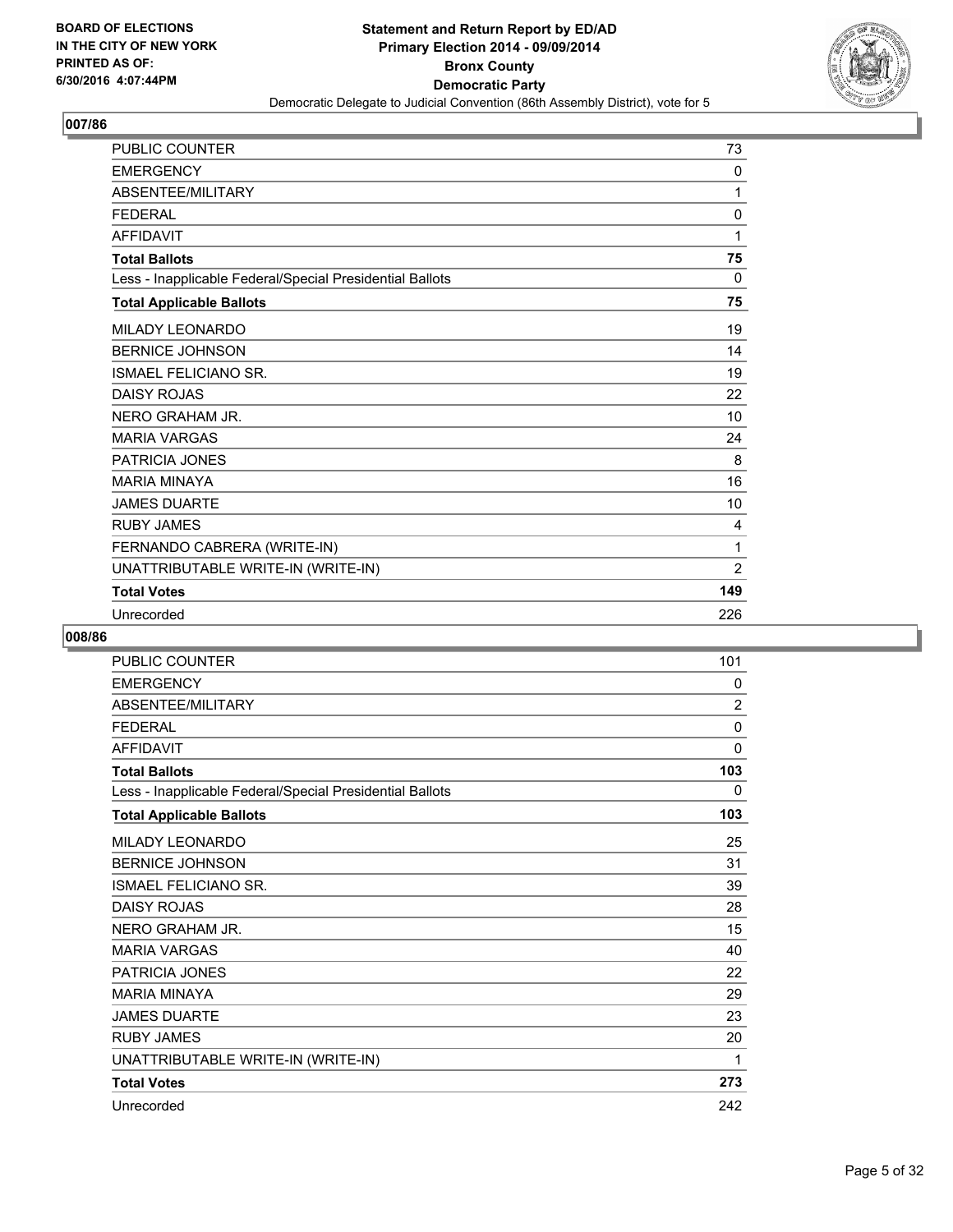

| PUBLIC COUNTER                                           | 59             |
|----------------------------------------------------------|----------------|
| <b>EMERGENCY</b>                                         | 0              |
| ABSENTEE/MILITARY                                        | 8              |
| <b>FEDERAL</b>                                           | $\mathbf{0}$   |
| <b>AFFIDAVIT</b>                                         | 0              |
| <b>Total Ballots</b>                                     | 67             |
| Less - Inapplicable Federal/Special Presidential Ballots | 0              |
| <b>Total Applicable Ballots</b>                          | 67             |
| MILADY LEONARDO                                          | 15             |
| <b>BERNICE JOHNSON</b>                                   | 22             |
| <b>ISMAEL FELICIANO SR.</b>                              | 23             |
| <b>DAISY ROJAS</b>                                       | 21             |
| NERO GRAHAM JR.                                          | 12             |
| <b>MARIA VARGAS</b>                                      | 18             |
| PATRICIA JONES                                           | 14             |
| <b>MARIA MINAYA</b>                                      | 9              |
| <b>JAMES DUARTE</b>                                      | $\overline{7}$ |
| <b>RUBY JAMES</b>                                        | 10             |
| UNATTRIBUTABLE WRITE-IN (WRITE-IN)                       | 1              |
| <b>Total Votes</b>                                       | 152            |
| Unrecorded                                               | 183            |

| PUBLIC COUNTER                                           | 42             |
|----------------------------------------------------------|----------------|
| <b>EMERGENCY</b>                                         | 0              |
| ABSENTEE/MILITARY                                        | $\overline{2}$ |
| <b>FEDERAL</b>                                           | 0              |
| <b>AFFIDAVIT</b>                                         | 1              |
| <b>Total Ballots</b>                                     | 45             |
| Less - Inapplicable Federal/Special Presidential Ballots | 0              |
| <b>Total Applicable Ballots</b>                          | 45             |
| <b>MILADY LEONARDO</b>                                   | 7              |
| <b>BERNICE JOHNSON</b>                                   | 20             |
| <b>ISMAEL FELICIANO SR.</b>                              | 7              |
| <b>DAISY ROJAS</b>                                       | 12             |
| NERO GRAHAM JR.                                          | 9              |
| <b>MARIA VARGAS</b>                                      | 5              |
| PATRICIA JONES                                           | 9              |
| <b>MARIA MINAYA</b>                                      | 3              |
| <b>JAMES DUARTE</b>                                      | 9              |
| <b>RUBY JAMES</b>                                        | 5              |
| <b>Total Votes</b>                                       | 86             |
| Unrecorded                                               | 139            |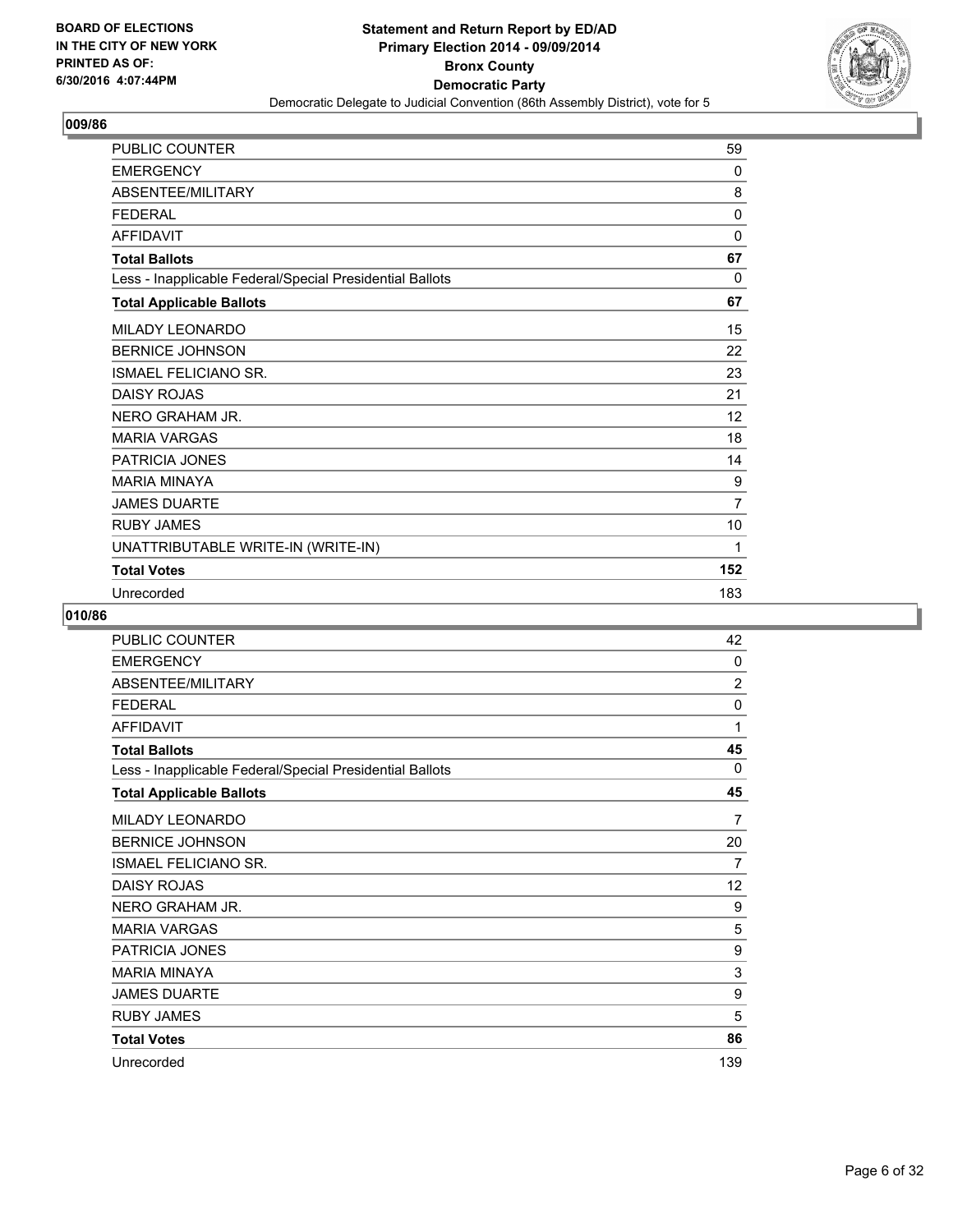

| PUBLIC COUNTER                                           | 104            |
|----------------------------------------------------------|----------------|
| <b>EMERGENCY</b>                                         | 0              |
| ABSENTEE/MILITARY                                        | $\overline{2}$ |
| <b>FEDERAL</b>                                           | $\Omega$       |
| <b>AFFIDAVIT</b>                                         | 0              |
| <b>Total Ballots</b>                                     | 106            |
| Less - Inapplicable Federal/Special Presidential Ballots | 0              |
| <b>Total Applicable Ballots</b>                          | 106            |
| MILADY LEONARDO                                          | 34             |
| <b>BERNICE JOHNSON</b>                                   | 48             |
| <b>ISMAEL FELICIANO SR.</b>                              | 36             |
| <b>DAISY ROJAS</b>                                       | 40             |
| NERO GRAHAM JR.                                          | 24             |
| <b>MARIA VARGAS</b>                                      | 48             |
| <b>PATRICIA JONES</b>                                    | 35             |
| <b>MARIA MINAYA</b>                                      | 41             |
| <b>JAMES DUARTE</b>                                      | 33             |
| <b>RUBY JAMES</b>                                        | 37             |
| <b>Total Votes</b>                                       | 376            |
| Unrecorded                                               | 154            |

| <b>PUBLIC COUNTER</b>                                    | 90             |
|----------------------------------------------------------|----------------|
| <b>EMERGENCY</b>                                         | $\mathbf{0}$   |
| ABSENTEE/MILITARY                                        | $\overline{2}$ |
| <b>FEDERAL</b>                                           | 0              |
| <b>AFFIDAVIT</b>                                         | 1              |
| <b>Total Ballots</b>                                     | 93             |
| Less - Inapplicable Federal/Special Presidential Ballots | $\mathbf{0}$   |
| <b>Total Applicable Ballots</b>                          | 93             |
| MILADY LEONARDO                                          | 17             |
| <b>BERNICE JOHNSON</b>                                   | 25             |
| <b>ISMAEL FELICIANO SR.</b>                              | 13             |
| <b>DAISY ROJAS</b>                                       | 28             |
| NERO GRAHAM JR.                                          | 5              |
| <b>MARIA VARGAS</b>                                      | 31             |
| PATRICIA JONES                                           | 20             |
| <b>MARIA MINAYA</b>                                      | 16             |
| <b>JAMES DUARTE</b>                                      | 23             |
| <b>RUBY JAMES</b>                                        | 14             |
| UNATTRIBUTABLE WRITE-IN (WRITE-IN)                       | 6              |
| <b>Total Votes</b>                                       | 198            |
| Unrecorded                                               | 267            |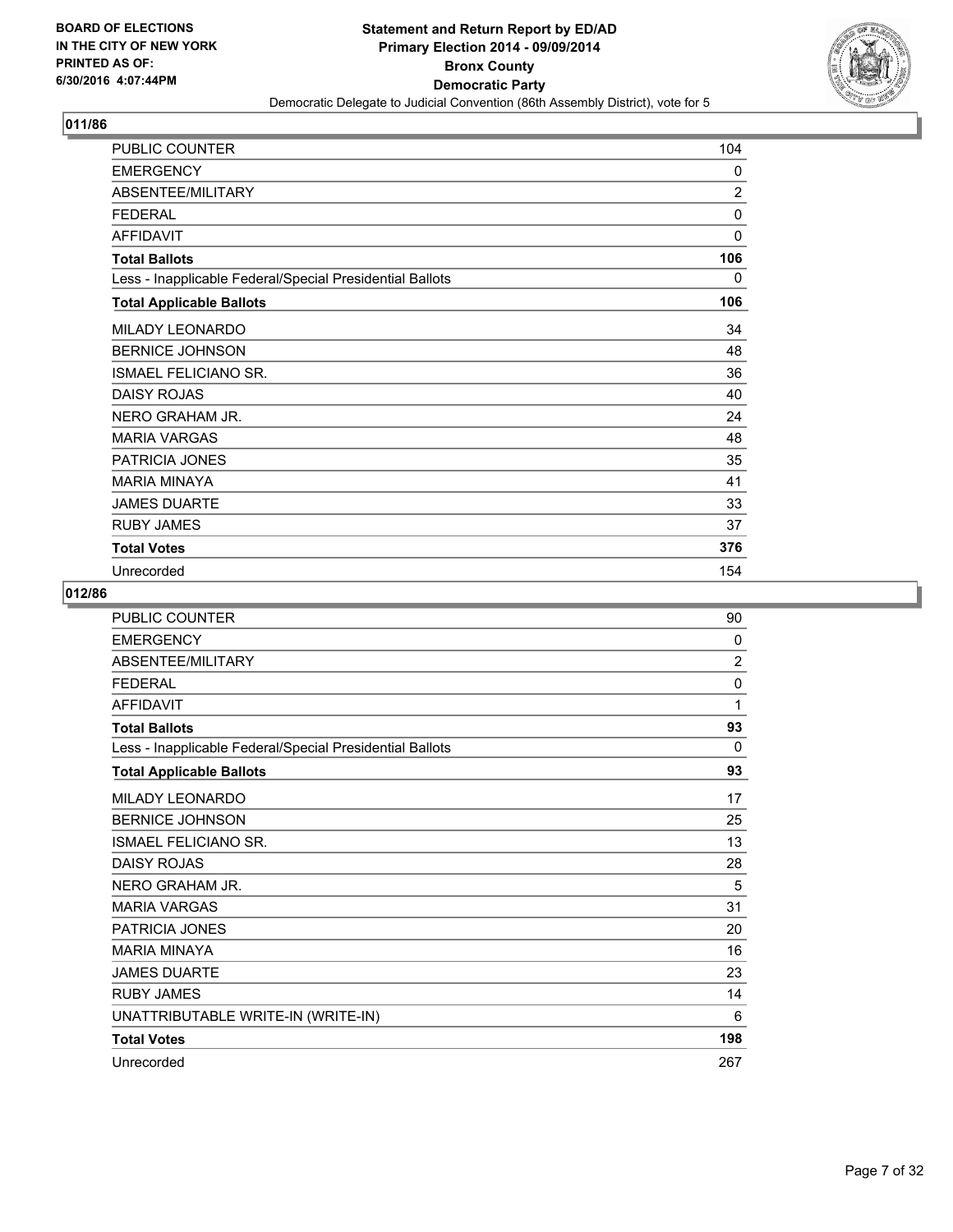

| PUBLIC COUNTER                                           | 58       |
|----------------------------------------------------------|----------|
| <b>EMERGENCY</b>                                         | 0        |
| ABSENTEE/MILITARY                                        | 1        |
| <b>FEDERAL</b>                                           | 0        |
| <b>AFFIDAVIT</b>                                         | 0        |
| <b>Total Ballots</b>                                     | 59       |
| Less - Inapplicable Federal/Special Presidential Ballots | $\Omega$ |
| <b>Total Applicable Ballots</b>                          | 59       |
| MILADY LEONARDO                                          | 11       |
| <b>BERNICE JOHNSON</b>                                   | 24       |
| <b>ISMAEL FELICIANO SR.</b>                              | 15       |
| <b>DAISY ROJAS</b>                                       | 11       |
| NERO GRAHAM JR.                                          | 10       |
| <b>MARIA VARGAS</b>                                      | 20       |
| PATRICIA JONES                                           | 18       |
| <b>MARIA MINAYA</b>                                      | 13       |
| <b>JAMES DUARTE</b>                                      | 18       |
| <b>RUBY JAMES</b>                                        | 13       |
| <b>Total Votes</b>                                       | 153      |
| Unrecorded                                               | 142      |

| PUBLIC COUNTER                                           | 118          |
|----------------------------------------------------------|--------------|
| <b>EMERGENCY</b>                                         | 0            |
| ABSENTEE/MILITARY                                        | 3            |
| <b>FEDERAL</b>                                           | $\mathbf{0}$ |
| <b>AFFIDAVIT</b>                                         | 3            |
| <b>Total Ballots</b>                                     | 124          |
| Less - Inapplicable Federal/Special Presidential Ballots | 0            |
| <b>Total Applicable Ballots</b>                          | 124          |
| MILADY LEONARDO                                          | 26           |
| <b>BERNICE JOHNSON</b>                                   | 30           |
| <b>ISMAEL FELICIANO SR.</b>                              | 33           |
| <b>DAISY ROJAS</b>                                       | 33           |
| NERO GRAHAM JR.                                          | 12           |
| <b>MARIA VARGAS</b>                                      | 42           |
| PATRICIA JONES                                           | 36           |
| <b>MARIA MINAYA</b>                                      | 22           |
| <b>JAMES DUARTE</b>                                      | 23           |
| <b>RUBY JAMES</b>                                        | 22           |
| UNATTRIBUTABLE WRITE-IN (WRITE-IN)                       | 3            |
| <b>Total Votes</b>                                       | 282          |
| Unrecorded                                               | 338          |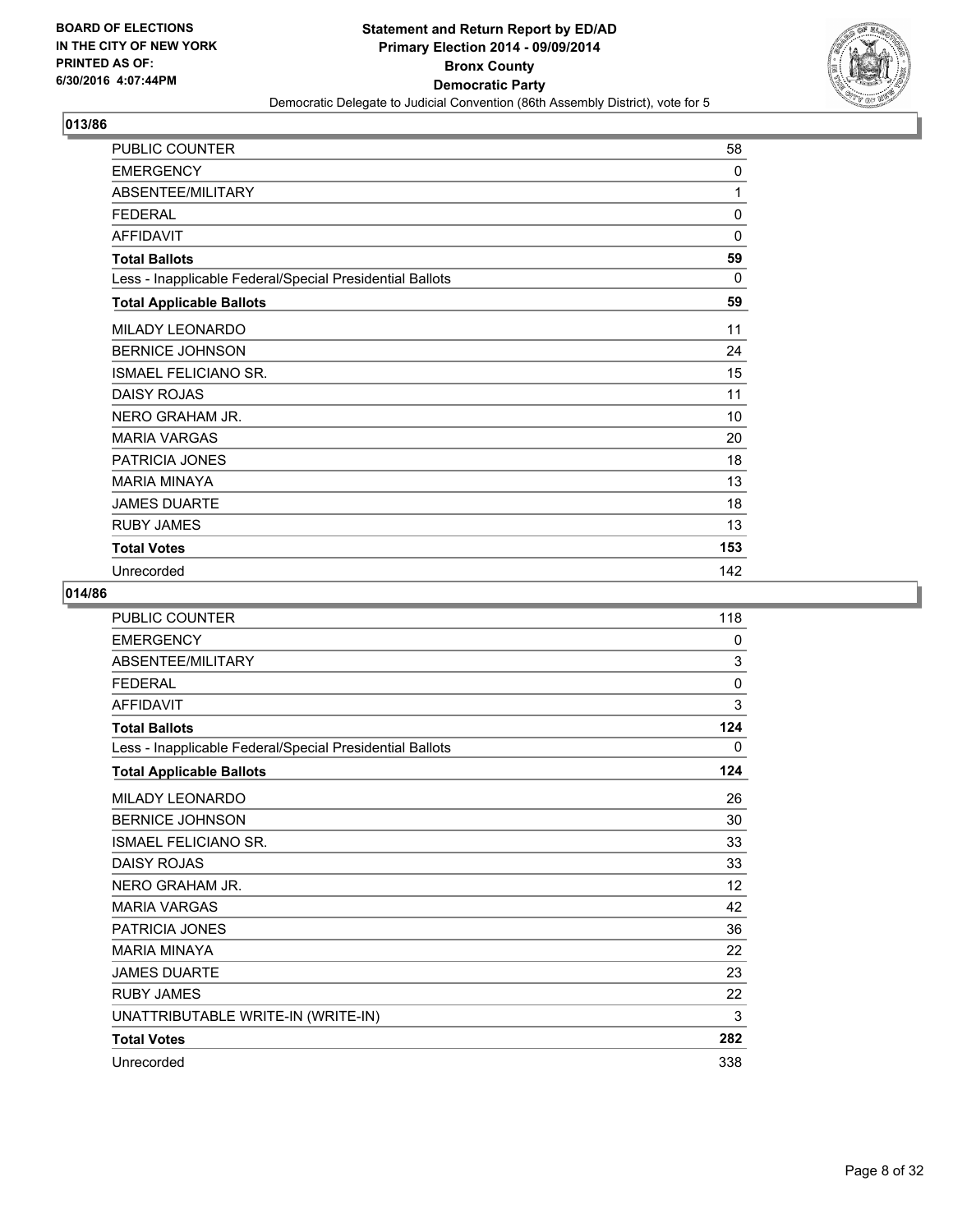

| PUBLIC COUNTER                                           | 85           |
|----------------------------------------------------------|--------------|
| <b>EMERGENCY</b>                                         | 0            |
| ABSENTEE/MILITARY                                        | 8            |
| <b>FEDERAL</b>                                           | $\mathbf{0}$ |
| <b>AFFIDAVIT</b>                                         | $\mathbf{0}$ |
| <b>Total Ballots</b>                                     | 93           |
| Less - Inapplicable Federal/Special Presidential Ballots | 0            |
| <b>Total Applicable Ballots</b>                          | 93           |
| MILADY LEONARDO                                          | 18           |
| <b>BERNICE JOHNSON</b>                                   | 23           |
| <b>ISMAEL FELICIANO SR.</b>                              | 18           |
| <b>DAISY ROJAS</b>                                       | 23           |
| NERO GRAHAM JR.                                          | 6            |
| <b>MARIA VARGAS</b>                                      | 26           |
| PATRICIA JONES                                           | 19           |
| <b>MARIA MINAYA</b>                                      | 16           |
| <b>JAMES DUARTE</b>                                      | 13           |
| <b>RUBY JAMES</b>                                        | 13           |
| UNATTRIBUTABLE WRITE-IN (WRITE-IN)                       | 1            |
| <b>Total Votes</b>                                       | 176          |
| Unrecorded                                               | 289          |

| <b>PUBLIC COUNTER</b>                                    | 78             |
|----------------------------------------------------------|----------------|
| <b>EMERGENCY</b>                                         | 0              |
| ABSENTEE/MILITARY                                        | 3              |
| <b>FFDFRAL</b>                                           | 0              |
| <b>AFFIDAVIT</b>                                         | 0              |
| <b>Total Ballots</b>                                     | 81             |
| Less - Inapplicable Federal/Special Presidential Ballots | 0              |
| <b>Total Applicable Ballots</b>                          | 81             |
| <b>MILADY LEONARDO</b>                                   | 15             |
| <b>BERNICE JOHNSON</b>                                   | 16             |
| <b>ISMAEL FELICIANO SR.</b>                              | 24             |
| <b>DAISY ROJAS</b>                                       | 20             |
| NERO GRAHAM JR.                                          | 8              |
| <b>MARIA VARGAS</b>                                      | 27             |
| <b>PATRICIA JONES</b>                                    | 11             |
| <b>MARIA MINAYA</b>                                      | 23             |
| <b>JAMES DUARTE</b>                                      | 16             |
| <b>RUBY JAMES</b>                                        | 10             |
| UNATTRIBUTABLE WRITE-IN (WRITE-IN)                       | $\overline{2}$ |
| <b>Total Votes</b>                                       | 172            |
| Unrecorded                                               | 233            |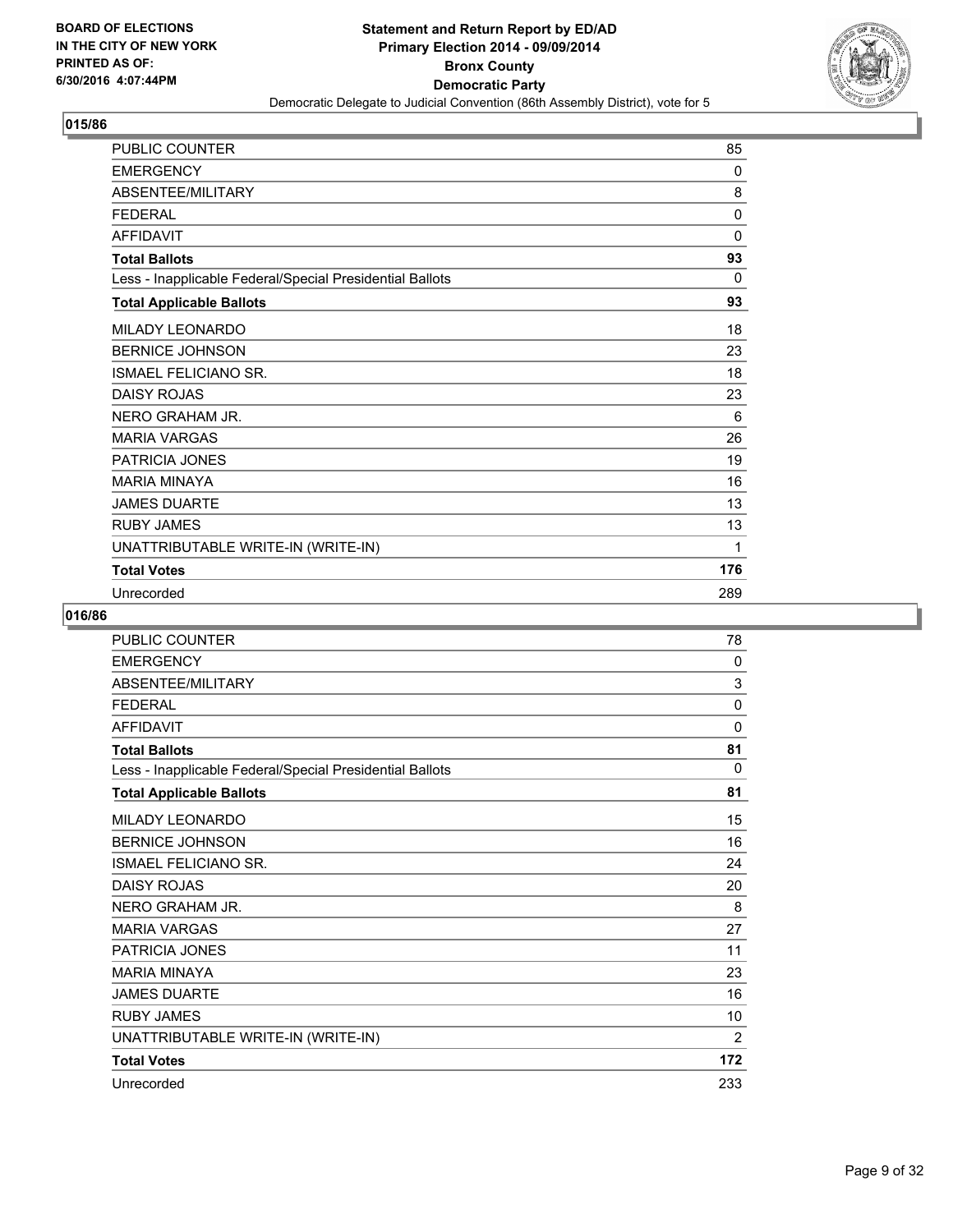

| PUBLIC COUNTER                                           | 99  |
|----------------------------------------------------------|-----|
| <b>EMERGENCY</b>                                         | 0   |
| ABSENTEE/MILITARY                                        | 2   |
| <b>FEDERAL</b>                                           | 0   |
| <b>AFFIDAVIT</b>                                         | 1   |
| <b>Total Ballots</b>                                     | 102 |
| Less - Inapplicable Federal/Special Presidential Ballots | 0   |
| <b>Total Applicable Ballots</b>                          | 102 |
| MILADY LEONARDO                                          | 22  |
| <b>BERNICE JOHNSON</b>                                   | 22  |
| <b>ISMAEL FELICIANO SR.</b>                              | 25  |
| <b>DAISY ROJAS</b>                                       | 26  |
| NERO GRAHAM JR.                                          | 9   |
| <b>MARIA VARGAS</b>                                      | 33  |
| PATRICIA JONES                                           | 16  |
| <b>MARIA MINAYA</b>                                      | 27  |
| <b>JAMES DUARTE</b>                                      | 24  |
| <b>RUBY JAMES</b>                                        | 10  |
| UNATTRIBUTABLE WRITE-IN (WRITE-IN)                       | 1   |
| <b>Total Votes</b>                                       | 215 |
| Unrecorded                                               | 295 |

| PUBLIC COUNTER                                           | 69             |
|----------------------------------------------------------|----------------|
| <b>EMERGENCY</b>                                         | 0              |
| ABSENTEE/MILITARY                                        | $\mathbf{0}$   |
| <b>FEDERAL</b>                                           | 0              |
| <b>AFFIDAVIT</b>                                         | 1              |
| <b>Total Ballots</b>                                     | 70             |
| Less - Inapplicable Federal/Special Presidential Ballots | 0              |
| <b>Total Applicable Ballots</b>                          | 70             |
| <b>MILADY LEONARDO</b>                                   | 19             |
| <b>BERNICE JOHNSON</b>                                   | 15             |
| <b>ISMAEL FELICIANO SR.</b>                              | 24             |
| <b>DAISY ROJAS</b>                                       | 20             |
| NERO GRAHAM JR.                                          | 7              |
| <b>MARIA VARGAS</b>                                      | 32             |
| PATRICIA JONES                                           | $\overline{7}$ |
| <b>MARIA MINAYA</b>                                      | 18             |
| <b>JAMES DUARTE</b>                                      | 14             |
| <b>RUBY JAMES</b>                                        | 8              |
| <b>Total Votes</b>                                       | 164            |
| Unrecorded                                               | 186            |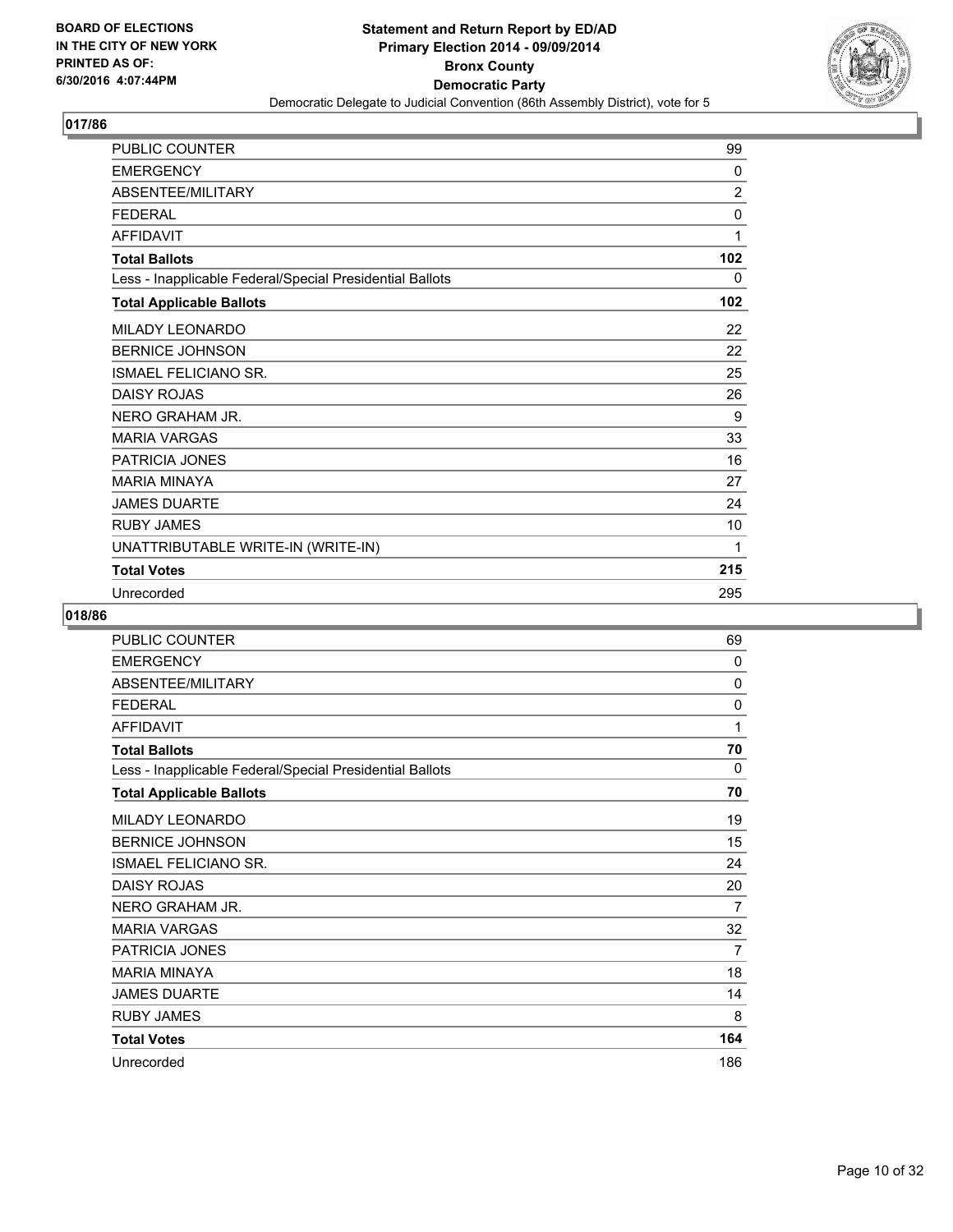

| <b>PUBLIC COUNTER</b>                                    | 106          |
|----------------------------------------------------------|--------------|
| <b>EMERGENCY</b>                                         | 0            |
| ABSENTEE/MILITARY                                        | 8            |
| <b>FEDERAL</b>                                           | $\Omega$     |
| <b>AFFIDAVIT</b>                                         | $\mathbf{0}$ |
| <b>Total Ballots</b>                                     | 114          |
| Less - Inapplicable Federal/Special Presidential Ballots | 0            |
| <b>Total Applicable Ballots</b>                          | 114          |
| <b>MILADY LEONARDO</b>                                   | 35           |
| <b>BERNICE JOHNSON</b>                                   | 42           |
| <b>ISMAEL FELICIANO SR.</b>                              | 33           |
| <b>DAISY ROJAS</b>                                       | 34           |
| NERO GRAHAM JR.                                          | 21           |
| <b>MARIA VARGAS</b>                                      | 34           |
| PATRICIA JONES                                           | 29           |
| <b>MARIA MINAYA</b>                                      | 26           |
| <b>JAMES DUARTE</b>                                      | 25           |
| <b>RUBY JAMES</b>                                        | 21           |
| ADRIANO ESPAILLAT (WRITE-IN)                             | 1            |
| UNATTRIBUTABLE WRITE-IN (WRITE-IN)                       | 1            |
| <b>Total Votes</b>                                       | 302          |
| Unrecorded                                               | 268          |

| <b>PUBLIC COUNTER</b>                                    | 109            |
|----------------------------------------------------------|----------------|
| <b>EMERGENCY</b>                                         | 0              |
| ABSENTEE/MILITARY                                        | $\overline{2}$ |
| <b>FEDERAL</b>                                           | 0              |
| <b>AFFIDAVIT</b>                                         | 0              |
| <b>Total Ballots</b>                                     | 111            |
| Less - Inapplicable Federal/Special Presidential Ballots | 0              |
| <b>Total Applicable Ballots</b>                          | 111            |
| <b>MILADY LEONARDO</b>                                   | 20             |
| <b>BERNICE JOHNSON</b>                                   | 16             |
| <b>ISMAEL FELICIANO SR.</b>                              | 21             |
| <b>DAISY ROJAS</b>                                       | 24             |
| NERO GRAHAM JR.                                          | 2              |
| <b>MARIA VARGAS</b>                                      | 36             |
| PATRICIA JONES                                           | 20             |
| <b>MARIA MINAYA</b>                                      | 25             |
| <b>JAMES DUARTE</b>                                      | 11             |
| <b>RUBY JAMES</b>                                        | 12             |
| KEVIN DELGADO (WRITE-IN)                                 | 1              |
| UNATTRIBUTABLE WRITE-IN (WRITE-IN)                       | 2              |
| <b>Total Votes</b>                                       | 190            |
| Unrecorded                                               | 365            |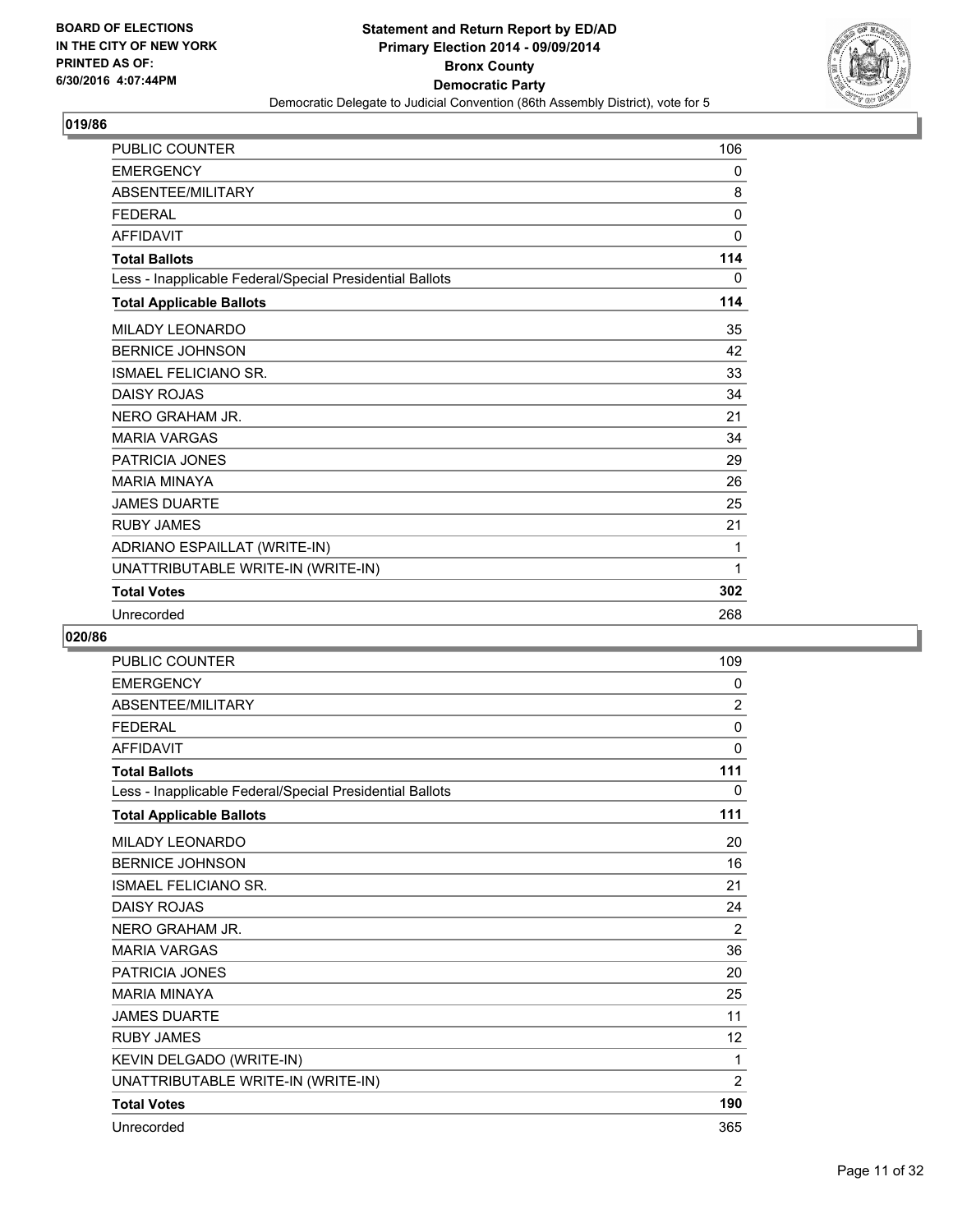

| PUBLIC COUNTER                                           | $\overline{2}$ |
|----------------------------------------------------------|----------------|
| <b>EMERGENCY</b>                                         | 0              |
| ABSENTEE/MILITARY                                        | 0              |
| <b>FEDERAL</b>                                           | 0              |
| <b>AFFIDAVIT</b>                                         | 0              |
| <b>Total Ballots</b>                                     | $\overline{2}$ |
| Less - Inapplicable Federal/Special Presidential Ballots | 0              |
| <b>Total Applicable Ballots</b>                          | $\overline{2}$ |
| MILADY LEONARDO                                          | 0              |
| <b>BERNICE JOHNSON</b>                                   | $\overline{2}$ |
| <b>ISMAEL FELICIANO SR.</b>                              | $\mathbf 0$    |
| <b>DAISY ROJAS</b>                                       | 1              |
| NERO GRAHAM JR.                                          | 0              |
| <b>MARIA VARGAS</b>                                      | $\Omega$       |
| PATRICIA JONES                                           | 0              |
| <b>MARIA MINAYA</b>                                      | 0              |
| <b>JAMES DUARTE</b>                                      | $\overline{2}$ |
| <b>RUBY JAMES</b>                                        | 1              |
| <b>Total Votes</b>                                       | 6              |
| Unrecorded                                               | 4              |

| <b>PUBLIC COUNTER</b>                                    | 93       |
|----------------------------------------------------------|----------|
| <b>EMERGENCY</b>                                         | $\Omega$ |
| ABSENTEE/MILITARY                                        | 0        |
| <b>FFDFRAI</b>                                           | 0        |
| <b>AFFIDAVIT</b>                                         | 5        |
| <b>Total Ballots</b>                                     | 98       |
| Less - Inapplicable Federal/Special Presidential Ballots | 0        |
| <b>Total Applicable Ballots</b>                          | 98       |
| MILADY LEONARDO                                          | 19       |
| <b>BERNICE JOHNSON</b>                                   | 20       |
| <b>ISMAEL FELICIANO SR.</b>                              | 21       |
| <b>DAISY ROJAS</b>                                       | 19       |
| NERO GRAHAM JR.                                          | 13       |
| <b>MARIA VARGAS</b>                                      | 34       |
| PATRICIA JONES                                           | 14       |
| <b>MARIA MINAYA</b>                                      | 21       |
| <b>JAMES DUARTE</b>                                      | 24       |
| <b>RUBY JAMES</b>                                        | 18       |
| UNATTRIBUTABLE WRITE-IN (WRITE-IN)                       | 1        |
| <b>Total Votes</b>                                       | 204      |
| Unrecorded                                               | 286      |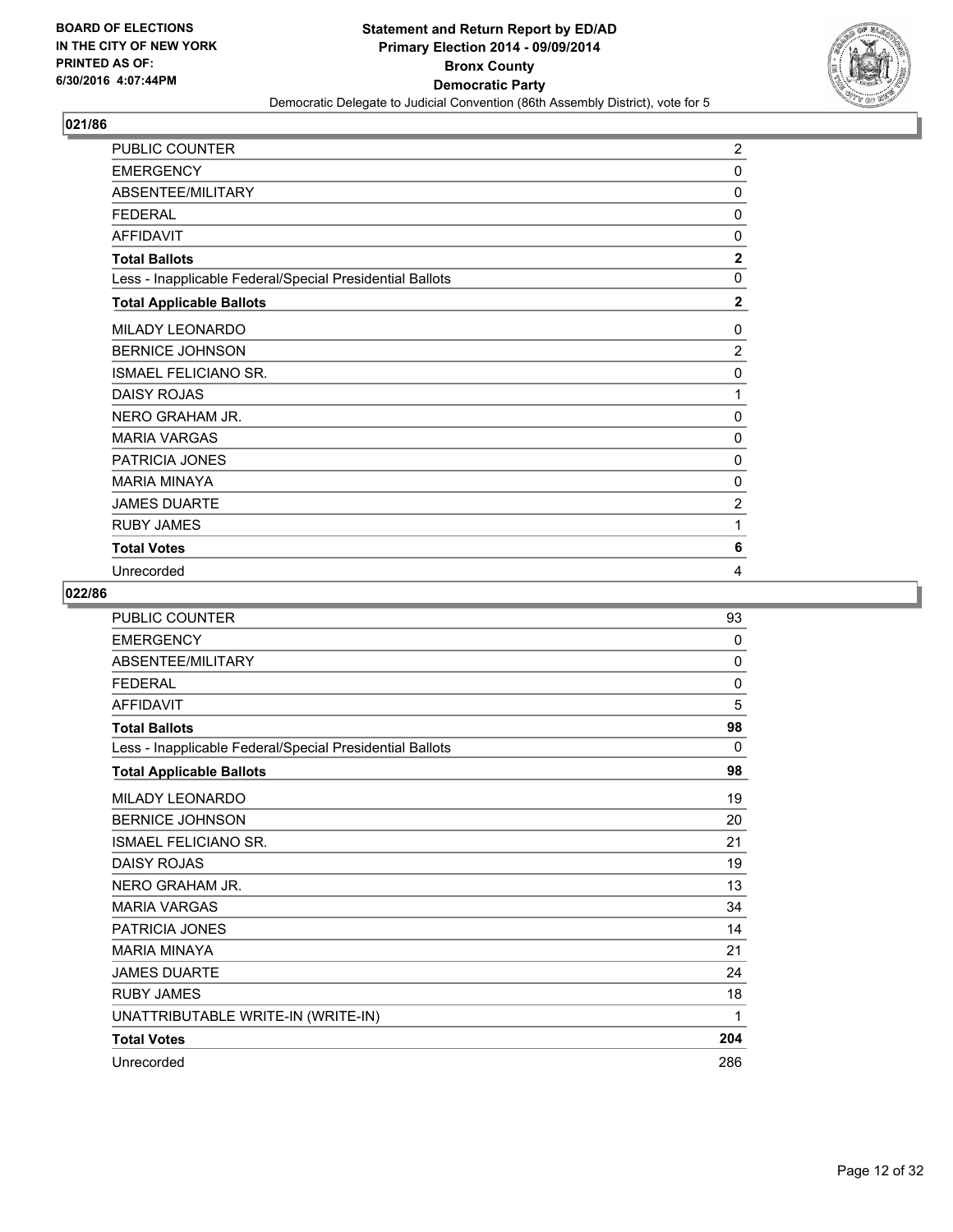

| PUBLIC COUNTER                                           | 94             |
|----------------------------------------------------------|----------------|
| <b>EMERGENCY</b>                                         | 0              |
| ABSENTEE/MILITARY                                        | 1              |
| <b>FEDERAL</b>                                           | 0              |
| <b>AFFIDAVIT</b>                                         | $\overline{2}$ |
| <b>Total Ballots</b>                                     | 97             |
| Less - Inapplicable Federal/Special Presidential Ballots | 0              |
| <b>Total Applicable Ballots</b>                          | 97             |
| <b>MILADY LEONARDO</b>                                   | 24             |
| <b>BERNICE JOHNSON</b>                                   | 22             |
| <b>ISMAEL FELICIANO SR.</b>                              | 27             |
| <b>DAISY ROJAS</b>                                       | 22             |
| NERO GRAHAM JR.                                          | 11             |
| <b>MARIA VARGAS</b>                                      | 34             |
| <b>PATRICIA JONES</b>                                    | 12             |
| <b>MARIA MINAYA</b>                                      | 15             |
| <b>JAMES DUARTE</b>                                      | 17             |
| <b>RUBY JAMES</b>                                        | 9              |
| UNATTRIBUTABLE WRITE-IN (WRITE-IN)                       | 1              |
| <b>Total Votes</b>                                       | 194            |
| Unrecorded                                               | 291            |

| PUBLIC COUNTER                                           | 84             |
|----------------------------------------------------------|----------------|
| <b>EMERGENCY</b>                                         | 0              |
| ABSENTEE/MILITARY                                        | $\overline{2}$ |
| <b>FEDERAL</b>                                           | 0              |
| <b>AFFIDAVIT</b>                                         | $\overline{2}$ |
| <b>Total Ballots</b>                                     | 88             |
| Less - Inapplicable Federal/Special Presidential Ballots | 0              |
| <b>Total Applicable Ballots</b>                          | 88             |
| <b>MILADY LEONARDO</b>                                   | 15             |
| <b>BERNICE JOHNSON</b>                                   | 13             |
| <b>ISMAEL FELICIANO SR.</b>                              | 14             |
| <b>DAISY ROJAS</b>                                       | 18             |
| NERO GRAHAM JR.                                          | 7              |
| <b>MARIA VARGAS</b>                                      | 25             |
| PATRICIA JONES                                           | 11             |
| <b>MARIA MINAYA</b>                                      | 11             |
| <b>JAMES DUARTE</b>                                      | 9              |
| <b>RUBY JAMES</b>                                        | 6              |
| <b>Total Votes</b>                                       | 129            |
| Unrecorded                                               | 311            |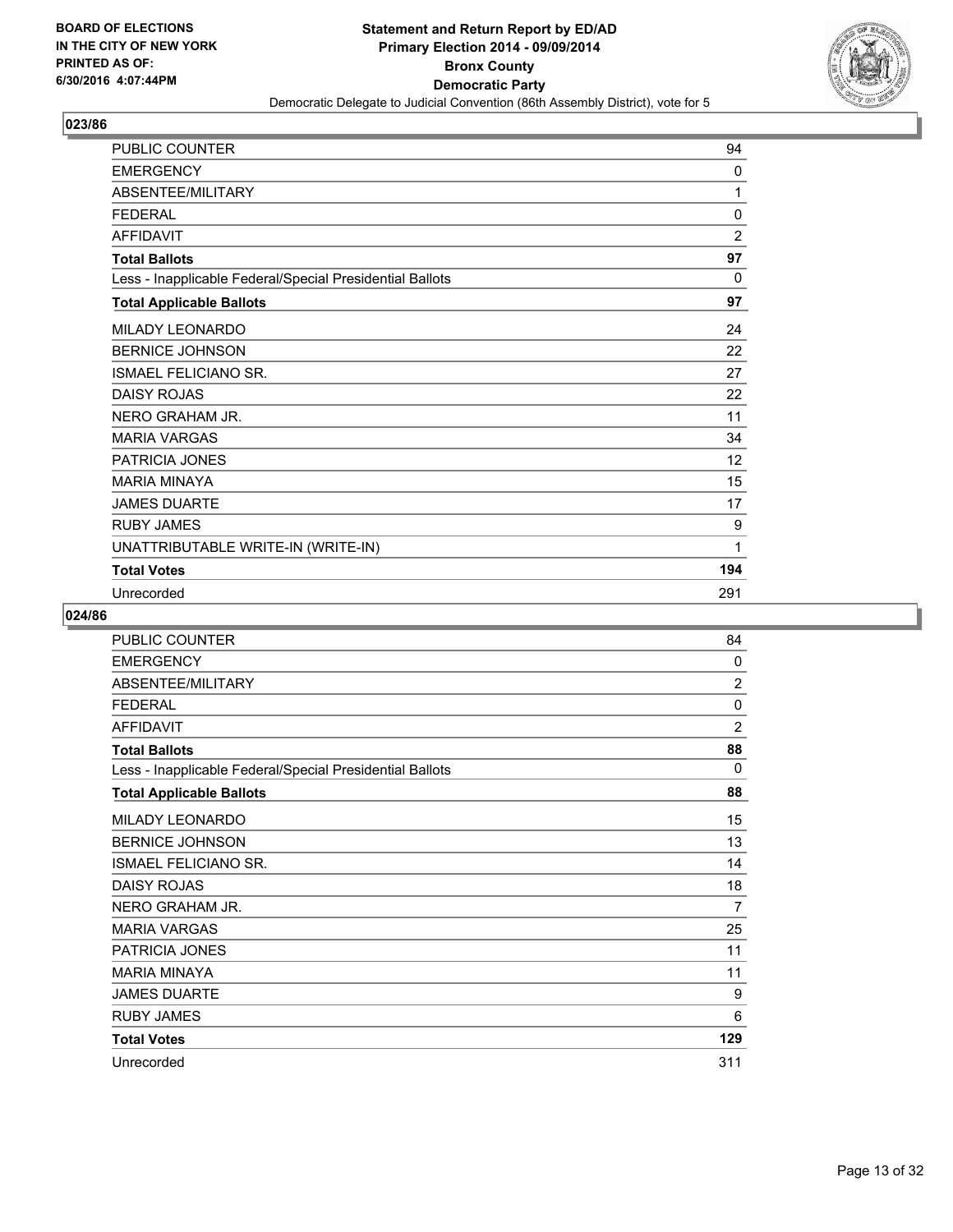

| PUBLIC COUNTER                                           | 89  |
|----------------------------------------------------------|-----|
| <b>EMERGENCY</b>                                         | 0   |
| ABSENTEE/MILITARY                                        | 1   |
| <b>FEDERAL</b>                                           | 0   |
| <b>AFFIDAVIT</b>                                         | 0   |
| <b>Total Ballots</b>                                     | 90  |
| Less - Inapplicable Federal/Special Presidential Ballots | 0   |
| <b>Total Applicable Ballots</b>                          | 90  |
| <b>MILADY LEONARDO</b>                                   | 28  |
| <b>BERNICE JOHNSON</b>                                   | 39  |
| <b>ISMAEL FELICIANO SR.</b>                              | 28  |
| <b>DAISY ROJAS</b>                                       | 27  |
| NERO GRAHAM JR.                                          | 24  |
| <b>MARIA VARGAS</b>                                      | 22  |
| PATRICIA JONES                                           | 17  |
| <b>MARIA MINAYA</b>                                      | 16  |
| <b>JAMES DUARTE</b>                                      | 17  |
| <b>RUBY JAMES</b>                                        | 10  |
| UNATTRIBUTABLE WRITE-IN (WRITE-IN)                       | 2   |
| <b>Total Votes</b>                                       | 230 |
| Unrecorded                                               | 220 |

| PUBLIC COUNTER                                           | 101            |
|----------------------------------------------------------|----------------|
| <b>EMERGENCY</b>                                         | 0              |
| ABSENTEE/MILITARY                                        | 3              |
| <b>FEDERAL</b>                                           | 0              |
| <b>AFFIDAVIT</b>                                         | 0              |
| <b>Total Ballots</b>                                     | 104            |
| Less - Inapplicable Federal/Special Presidential Ballots | 0              |
| <b>Total Applicable Ballots</b>                          | 104            |
| <b>MILADY LEONARDO</b>                                   | 24             |
| <b>BERNICE JOHNSON</b>                                   | 27             |
| <b>ISMAEL FELICIANO SR.</b>                              | 29             |
| <b>DAISY ROJAS</b>                                       | 23             |
| NERO GRAHAM JR.                                          | 15             |
| <b>MARIA VARGAS</b>                                      | 26             |
| <b>PATRICIA JONES</b>                                    | 8              |
| <b>MARIA MINAYA</b>                                      | 15             |
| <b>JAMES DUARTE</b>                                      | 9              |
| <b>RUBY JAMES</b>                                        | 5              |
| UNATTRIBUTABLE WRITE-IN (WRITE-IN)                       | $\overline{2}$ |
| <b>Total Votes</b>                                       | 183            |
| Unrecorded                                               | 337            |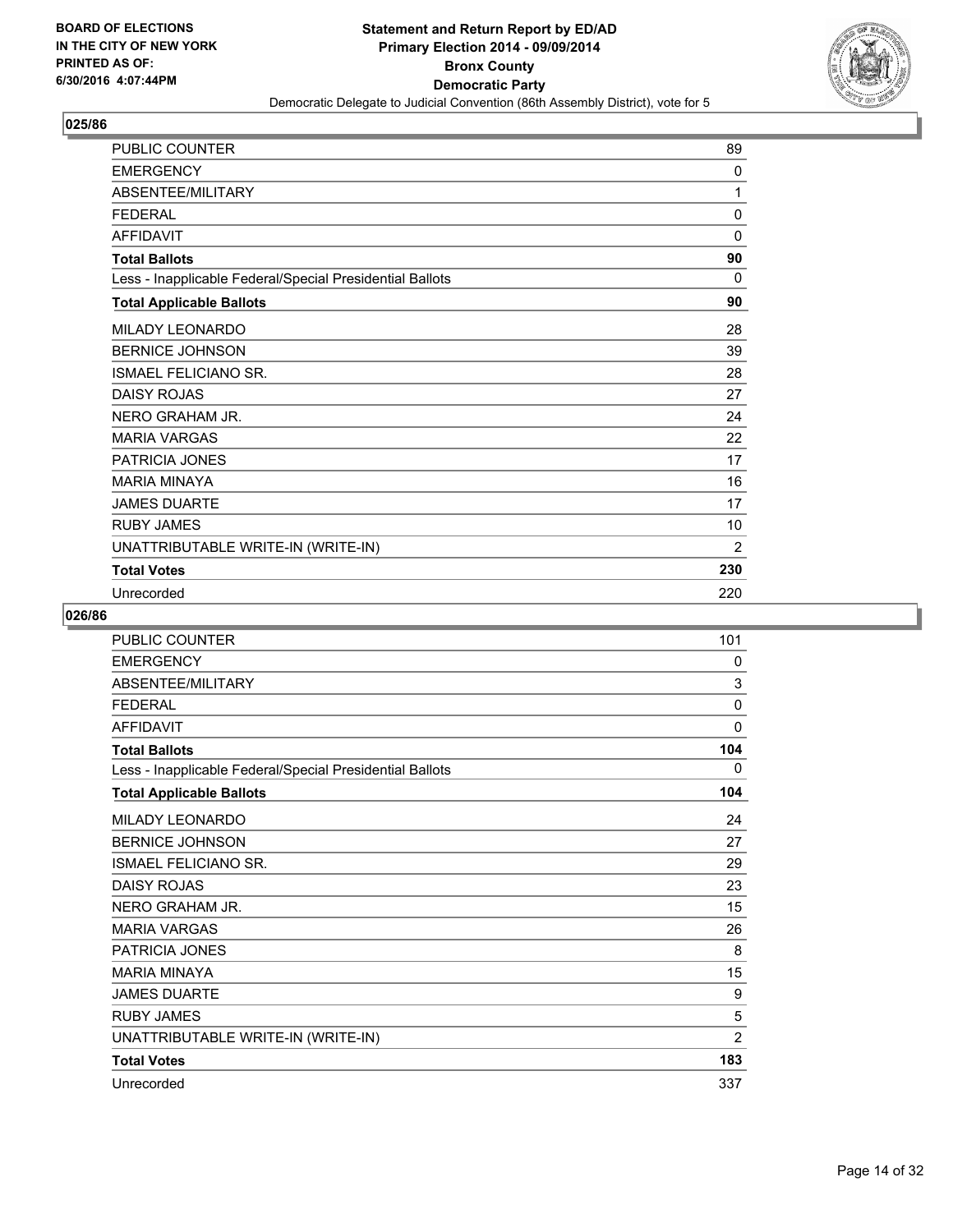

| PUBLIC COUNTER                                           | 119          |
|----------------------------------------------------------|--------------|
| <b>EMERGENCY</b>                                         | 0            |
| ABSENTEE/MILITARY                                        | 9            |
| <b>FEDERAL</b>                                           | $\mathbf{0}$ |
| <b>AFFIDAVIT</b>                                         | 1            |
| <b>Total Ballots</b>                                     | 129          |
| Less - Inapplicable Federal/Special Presidential Ballots | 0            |
| <b>Total Applicable Ballots</b>                          | 129          |
| MILADY LEONARDO                                          | 49           |
| <b>BERNICE JOHNSON</b>                                   | 43           |
| <b>ISMAEL FELICIANO SR.</b>                              | 45           |
| <b>DAISY ROJAS</b>                                       | 41           |
| NERO GRAHAM JR.                                          | 30           |
| <b>MARIA VARGAS</b>                                      | 42           |
| <b>PATRICIA JONES</b>                                    | 22           |
| <b>MARIA MINAYA</b>                                      | 26           |
| <b>JAMES DUARTE</b>                                      | 26           |
| <b>RUBY JAMES</b>                                        | 20           |
| <b>Total Votes</b>                                       | 344          |
| Unrecorded                                               | 301          |

| <b>PUBLIC COUNTER</b>                                    | 95             |
|----------------------------------------------------------|----------------|
| <b>EMERGENCY</b>                                         | 0              |
| ABSENTEE/MILITARY                                        | 5              |
| <b>FEDERAL</b>                                           | $\mathbf{0}$   |
| <b>AFFIDAVIT</b>                                         | $\overline{2}$ |
| <b>Total Ballots</b>                                     | 102            |
| Less - Inapplicable Federal/Special Presidential Ballots | 0              |
| <b>Total Applicable Ballots</b>                          | 102            |
| <b>MILADY LEONARDO</b>                                   | 32             |
| <b>BERNICE JOHNSON</b>                                   | 37             |
| <b>ISMAEL FELICIANO SR.</b>                              | 34             |
| <b>DAISY ROJAS</b>                                       | 39             |
| NERO GRAHAM JR.                                          | 21             |
| <b>MARIA VARGAS</b>                                      | 32             |
| PATRICIA JONES                                           | 25             |
| <b>MARIA MINAYA</b>                                      | 21             |
| <b>JAMES DUARTE</b>                                      | 23             |
| <b>RUBY JAMES</b>                                        | 11             |
| UNATTRIBUTABLE WRITE-IN (WRITE-IN)                       | 1              |
| <b>Total Votes</b>                                       | 276            |
| Unrecorded                                               | 234            |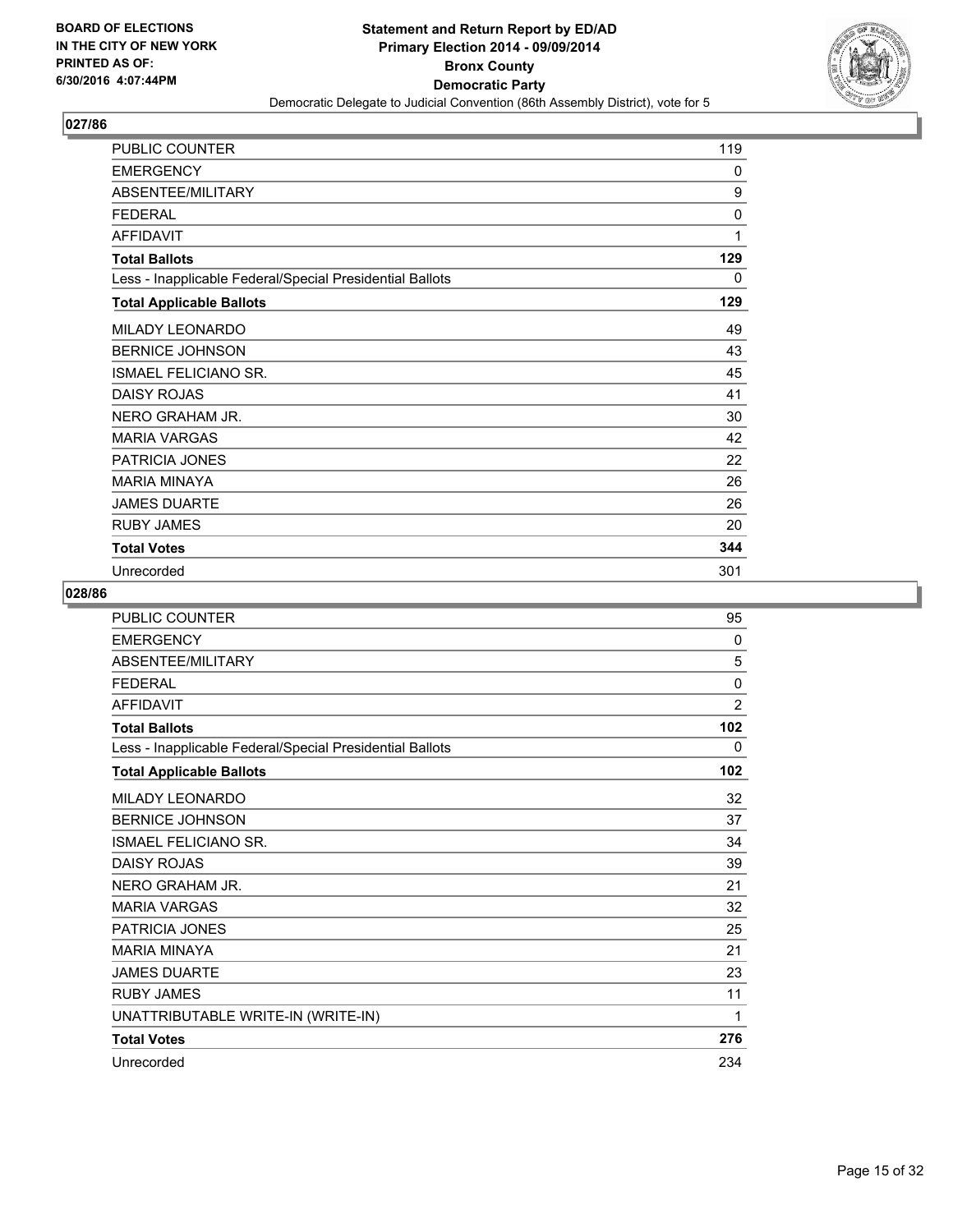

| PUBLIC COUNTER                                           | 74  |
|----------------------------------------------------------|-----|
| <b>EMERGENCY</b>                                         | 0   |
| ABSENTEE/MILITARY                                        | 1   |
| <b>FEDERAL</b>                                           | 0   |
| <b>AFFIDAVIT</b>                                         | 0   |
| <b>Total Ballots</b>                                     | 75  |
| Less - Inapplicable Federal/Special Presidential Ballots | 0   |
| <b>Total Applicable Ballots</b>                          | 75  |
| <b>MILADY LEONARDO</b>                                   | 15  |
| <b>BERNICE JOHNSON</b>                                   | 15  |
| <b>ISMAEL FELICIANO SR.</b>                              | 15  |
| <b>DAISY ROJAS</b>                                       | 17  |
| NERO GRAHAM JR.                                          | 8   |
| <b>MARIA VARGAS</b>                                      | 18  |
| PATRICIA JONES                                           | 9   |
| <b>MARIA MINAYA</b>                                      | 16  |
| <b>JAMES DUARTE</b>                                      | 11  |
| <b>RUBY JAMES</b>                                        | 6   |
| UNATTRIBUTABLE WRITE-IN (WRITE-IN)                       | 3   |
| <b>Total Votes</b>                                       | 133 |
| Unrecorded                                               | 242 |

| <b>PUBLIC COUNTER</b>                                    | 146            |
|----------------------------------------------------------|----------------|
| <b>EMERGENCY</b>                                         | 0              |
| ABSENTEE/MILITARY                                        | 0              |
| <b>FFDFRAI</b>                                           | 0              |
| <b>AFFIDAVIT</b>                                         | $\overline{2}$ |
| <b>Total Ballots</b>                                     | 148            |
| Less - Inapplicable Federal/Special Presidential Ballots | 0              |
| <b>Total Applicable Ballots</b>                          | 148            |
| <b>MILADY LEONARDO</b>                                   | 22             |
| <b>BERNICE JOHNSON</b>                                   | 27             |
| <b>ISMAEL FELICIANO SR.</b>                              | 34             |
| <b>DAISY ROJAS</b>                                       | 27             |
| NERO GRAHAM JR.                                          | 5              |
| <b>MARIA VARGAS</b>                                      | 40             |
| <b>PATRICIA JONES</b>                                    | 28             |
| <b>MARIA MINAYA</b>                                      | 27             |
| <b>JAMES DUARTE</b>                                      | 22             |
| <b>RUBY JAMES</b>                                        | 14             |
| UNATTRIBUTABLE WRITE-IN (WRITE-IN)                       | $\overline{2}$ |
| <b>Total Votes</b>                                       | 248            |
| Unrecorded                                               | 492            |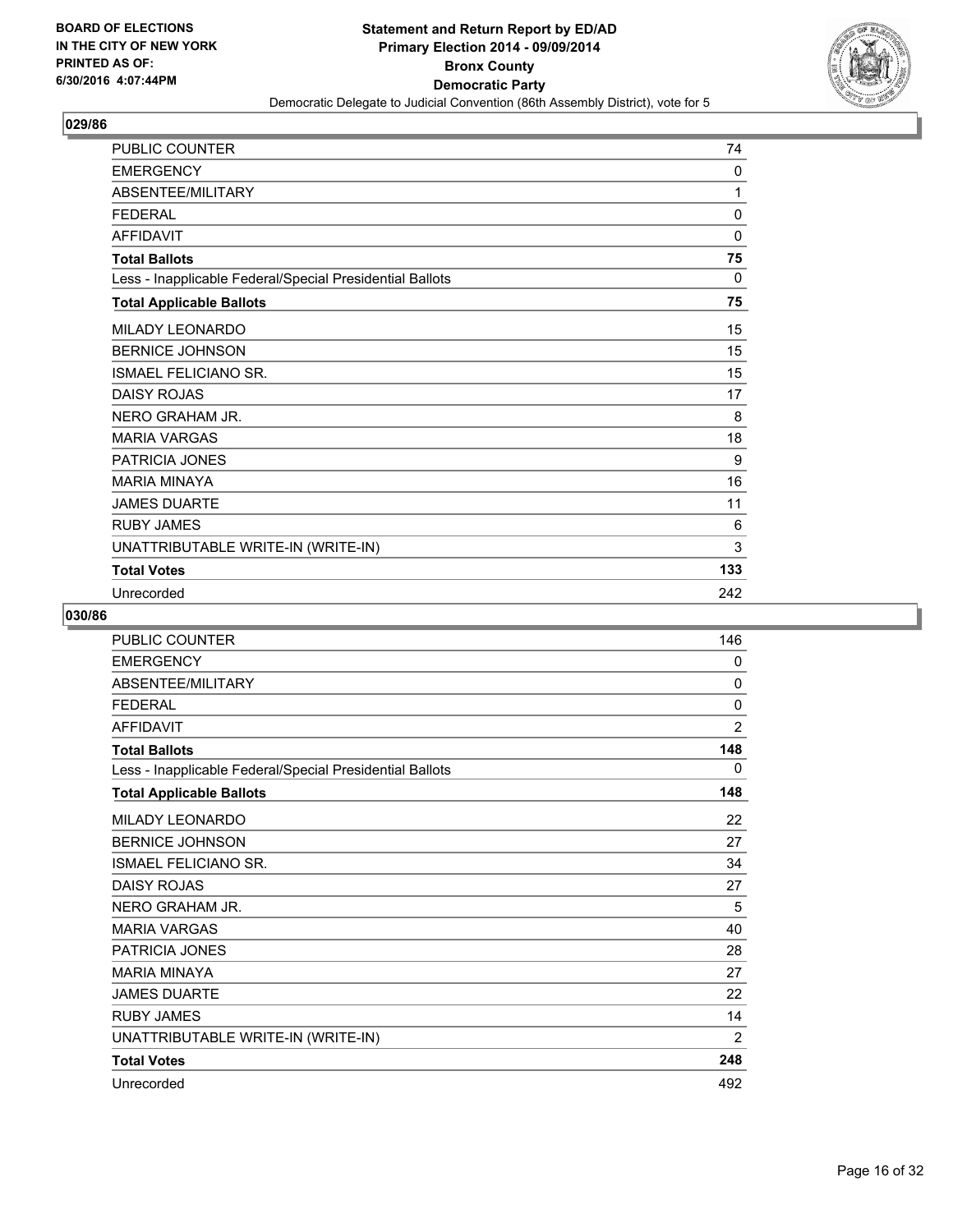

| PUBLIC COUNTER                                           | 95  |
|----------------------------------------------------------|-----|
| <b>EMERGENCY</b>                                         | 0   |
| ABSENTEE/MILITARY                                        | 1   |
| <b>FEDERAL</b>                                           | 0   |
| <b>AFFIDAVIT</b>                                         | 1   |
| <b>Total Ballots</b>                                     | 97  |
| Less - Inapplicable Federal/Special Presidential Ballots | 0   |
| <b>Total Applicable Ballots</b>                          | 97  |
| MILADY LEONARDO                                          | 28  |
| <b>BERNICE JOHNSON</b>                                   | 36  |
| <b>ISMAEL FELICIANO SR.</b>                              | 30  |
| <b>DAISY ROJAS</b>                                       | 26  |
| NERO GRAHAM JR.                                          | 24  |
| <b>MARIA VARGAS</b>                                      | 24  |
| PATRICIA JONES                                           | 19  |
| <b>MARIA MINAYA</b>                                      | 16  |
| <b>JAMES DUARTE</b>                                      | 13  |
| <b>RUBY JAMES</b>                                        | 14  |
| UNATTRIBUTABLE WRITE-IN (WRITE-IN)                       | 1   |
| <b>Total Votes</b>                                       | 231 |
| Unrecorded                                               | 254 |

| <b>PUBLIC COUNTER</b>                                    | 96  |
|----------------------------------------------------------|-----|
| <b>EMERGENCY</b>                                         | 0   |
| ABSENTEE/MILITARY                                        | 2   |
| <b>FEDERAL</b>                                           | 0   |
| <b>AFFIDAVIT</b>                                         | 1   |
| <b>Total Ballots</b>                                     | 99  |
| Less - Inapplicable Federal/Special Presidential Ballots | 0   |
| <b>Total Applicable Ballots</b>                          | 99  |
| <b>MILADY LEONARDO</b>                                   | 15  |
| <b>BERNICE JOHNSON</b>                                   | 27  |
| ISMAEL FELICIANO SR.                                     | 29  |
| <b>DAISY ROJAS</b>                                       | 18  |
| NERO GRAHAM JR.                                          | 11  |
| <b>MARIA VARGAS</b>                                      | 22  |
| PATRICIA JONES                                           | 17  |
| <b>MARIA MINAYA</b>                                      | 15  |
| <b>JAMES DUARTE</b>                                      | 18  |
| <b>RUBY JAMES</b>                                        | 9   |
| LETICIA JAMES (WRITE-IN)                                 | 1   |
| <b>Total Votes</b>                                       | 182 |
| Unrecorded                                               | 313 |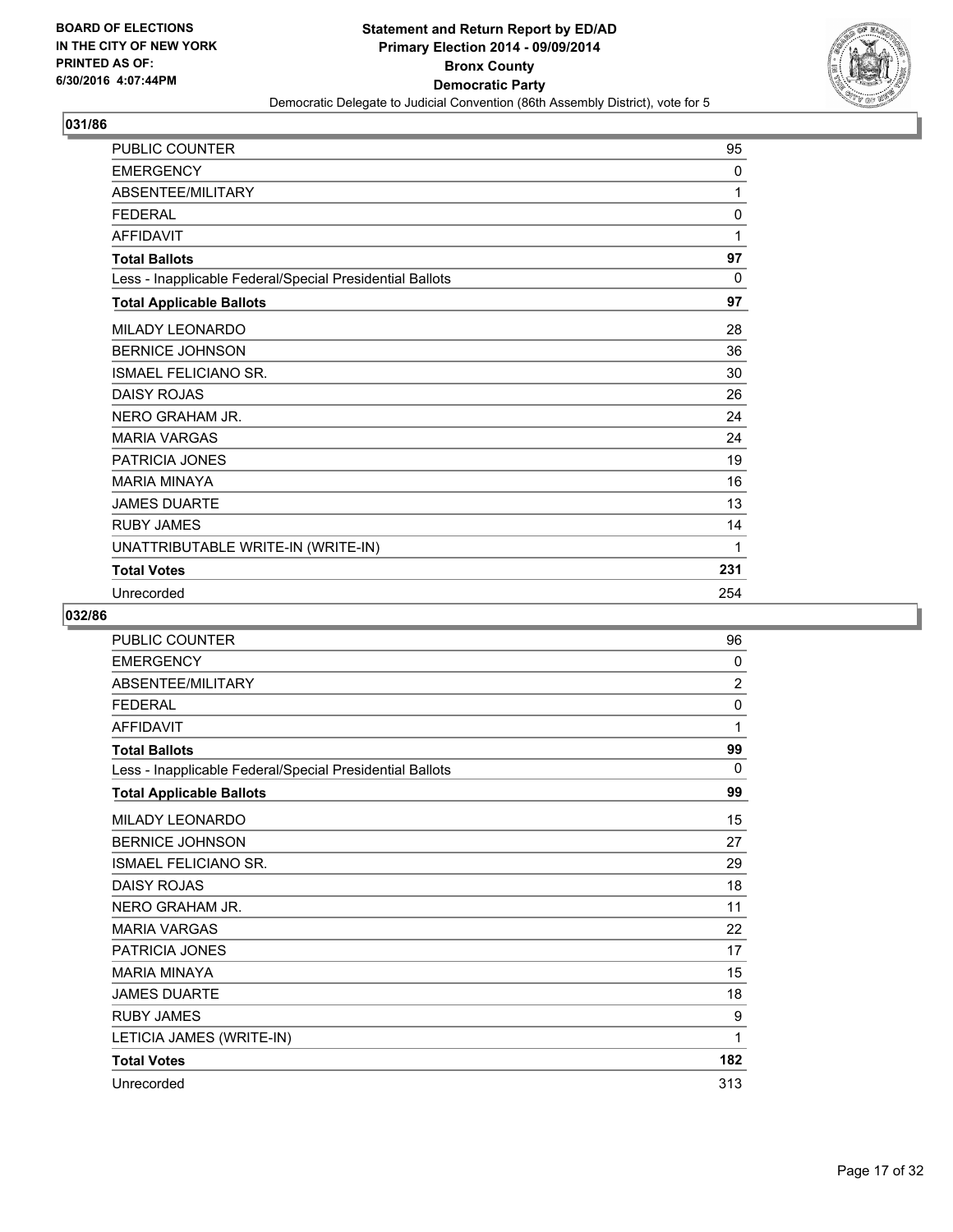

| PUBLIC COUNTER                                           | 152 |
|----------------------------------------------------------|-----|
| <b>EMERGENCY</b>                                         | 0   |
| ABSENTEE/MILITARY                                        | 4   |
| <b>FEDERAL</b>                                           | 0   |
| <b>AFFIDAVIT</b>                                         | 1   |
| <b>Total Ballots</b>                                     | 157 |
| Less - Inapplicable Federal/Special Presidential Ballots | 0   |
| <b>Total Applicable Ballots</b>                          | 157 |
| MILADY LEONARDO                                          | 22  |
| <b>BERNICE JOHNSON</b>                                   | 43  |
| <b>ISMAEL FELICIANO SR.</b>                              | 43  |
| <b>DAISY ROJAS</b>                                       | 39  |
| NERO GRAHAM JR.                                          | 19  |
| <b>MARIA VARGAS</b>                                      | 40  |
| PATRICIA JONES                                           | 27  |
| <b>MARIA MINAYA</b>                                      | 30  |
| <b>JAMES DUARTE</b>                                      | 24  |
| <b>RUBY JAMES</b>                                        | 16  |
| UNATTRIBUTABLE WRITE-IN (WRITE-IN)                       | 2   |
| <b>Total Votes</b>                                       | 305 |
| Unrecorded                                               | 480 |

| PUBLIC COUNTER                                           | 74             |
|----------------------------------------------------------|----------------|
| <b>EMERGENCY</b>                                         | 0              |
| <b>ABSENTEE/MILITARY</b>                                 | 4              |
| <b>FFDFRAL</b>                                           | 0              |
| <b>AFFIDAVIT</b>                                         | $\overline{2}$ |
| <b>Total Ballots</b>                                     | 80             |
| Less - Inapplicable Federal/Special Presidential Ballots | 0              |
| <b>Total Applicable Ballots</b>                          | 80             |
| <b>MILADY LEONARDO</b>                                   | 11             |
| <b>BERNICE JOHNSON</b>                                   | 21             |
| <b>ISMAEL FELICIANO SR.</b>                              | 16             |
| <b>DAISY ROJAS</b>                                       | 16             |
| NERO GRAHAM JR.                                          | 7              |
| <b>MARIA VARGAS</b>                                      | 22             |
| <b>PATRICIA JONES</b>                                    | 12             |
| <b>MARIA MINAYA</b>                                      | 16             |
| <b>JAMES DUARTE</b>                                      | 16             |
| <b>RUBY JAMES</b>                                        | 17             |
| CRYSTAL COLLINS (WRITE-IN)                               | 1              |
| <b>Total Votes</b>                                       | 155            |
| Unrecorded                                               | 245            |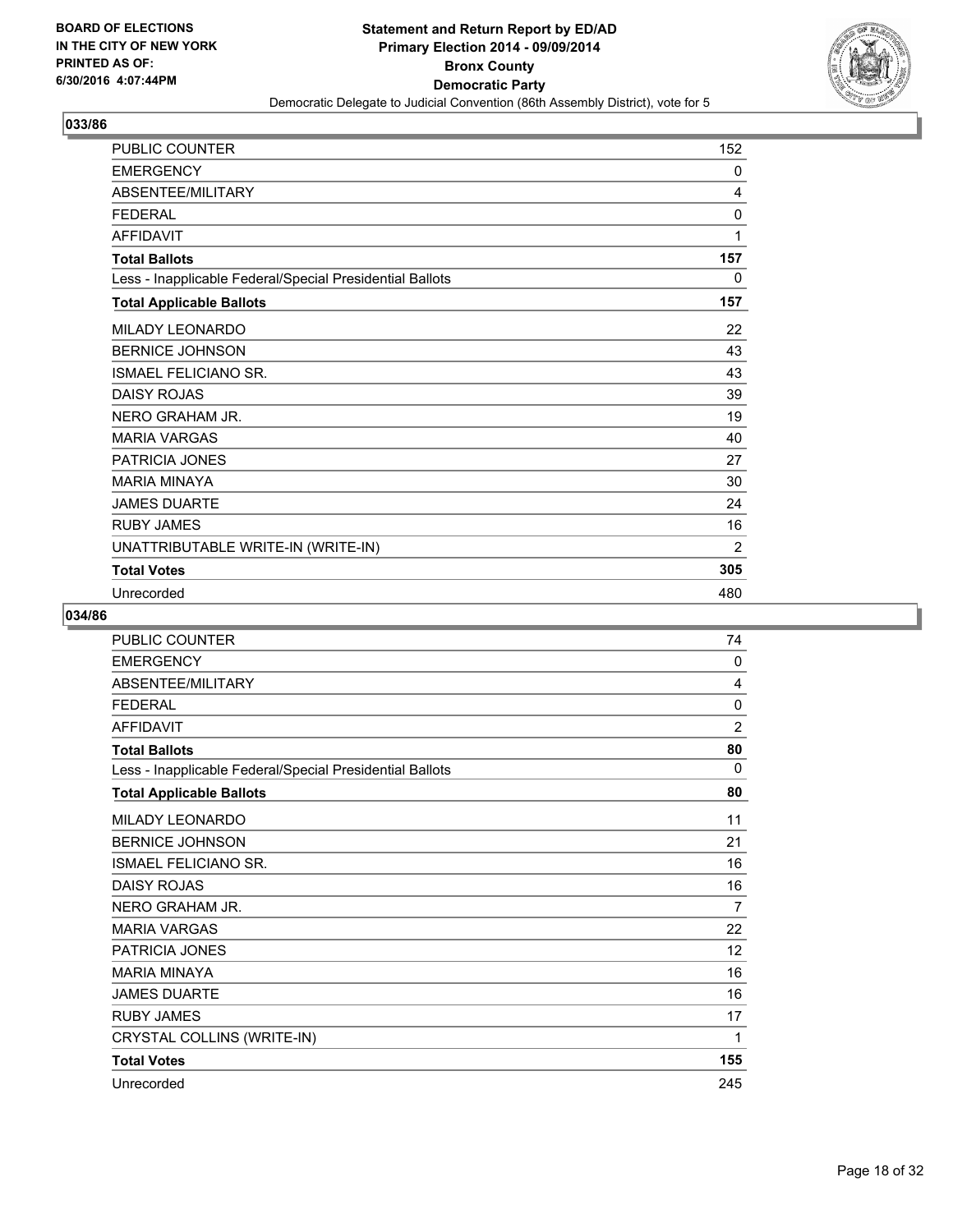

| PUBLIC COUNTER                                           | 105            |
|----------------------------------------------------------|----------------|
| <b>EMERGENCY</b>                                         | 0              |
| ABSENTEE/MILITARY                                        | $\overline{2}$ |
| <b>FEDERAL</b>                                           | 0              |
| <b>AFFIDAVIT</b>                                         | 0              |
| <b>Total Ballots</b>                                     | 107            |
| Less - Inapplicable Federal/Special Presidential Ballots | 0              |
| <b>Total Applicable Ballots</b>                          | 107            |
| MILADY LEONARDO                                          | 15             |
| <b>BERNICE JOHNSON</b>                                   | 25             |
| ISMAEL FELICIANO SR.                                     | 19             |
| <b>DAISY ROJAS</b>                                       | 26             |
| NERO GRAHAM JR.                                          | 9              |
| <b>MARIA VARGAS</b>                                      | 25             |
| <b>PATRICIA JONES</b>                                    | 21             |
| <b>MARIA MINAYA</b>                                      | 15             |
| <b>JAMES DUARTE</b>                                      | 16             |
| <b>RUBY JAMES</b>                                        | 13             |
| <b>Total Votes</b>                                       | 184            |
| Unrecorded                                               | 351            |

| PUBLIC COUNTER                                           | 94  |
|----------------------------------------------------------|-----|
| <b>EMERGENCY</b>                                         | 0   |
| ABSENTEE/MILITARY                                        | 3   |
| <b>FEDERAL</b>                                           | 0   |
| <b>AFFIDAVIT</b>                                         | 1   |
| <b>Total Ballots</b>                                     | 98  |
| Less - Inapplicable Federal/Special Presidential Ballots | 0   |
| <b>Total Applicable Ballots</b>                          | 98  |
| <b>MILADY LEONARDO</b>                                   | 21  |
| <b>BERNICE JOHNSON</b>                                   | 22  |
| ISMAEL FELICIANO SR.                                     | 13  |
| <b>DAISY ROJAS</b>                                       | 22  |
| NERO GRAHAM JR.                                          | 10  |
| <b>MARIA VARGAS</b>                                      | 27  |
| PATRICIA JONES                                           | 14  |
| <b>MARIA MINAYA</b>                                      | 16  |
| <b>JAMES DUARTE</b>                                      | 11  |
| <b>RUBY JAMES</b>                                        | 9   |
| <b>Total Votes</b>                                       | 165 |
| Unrecorded                                               | 325 |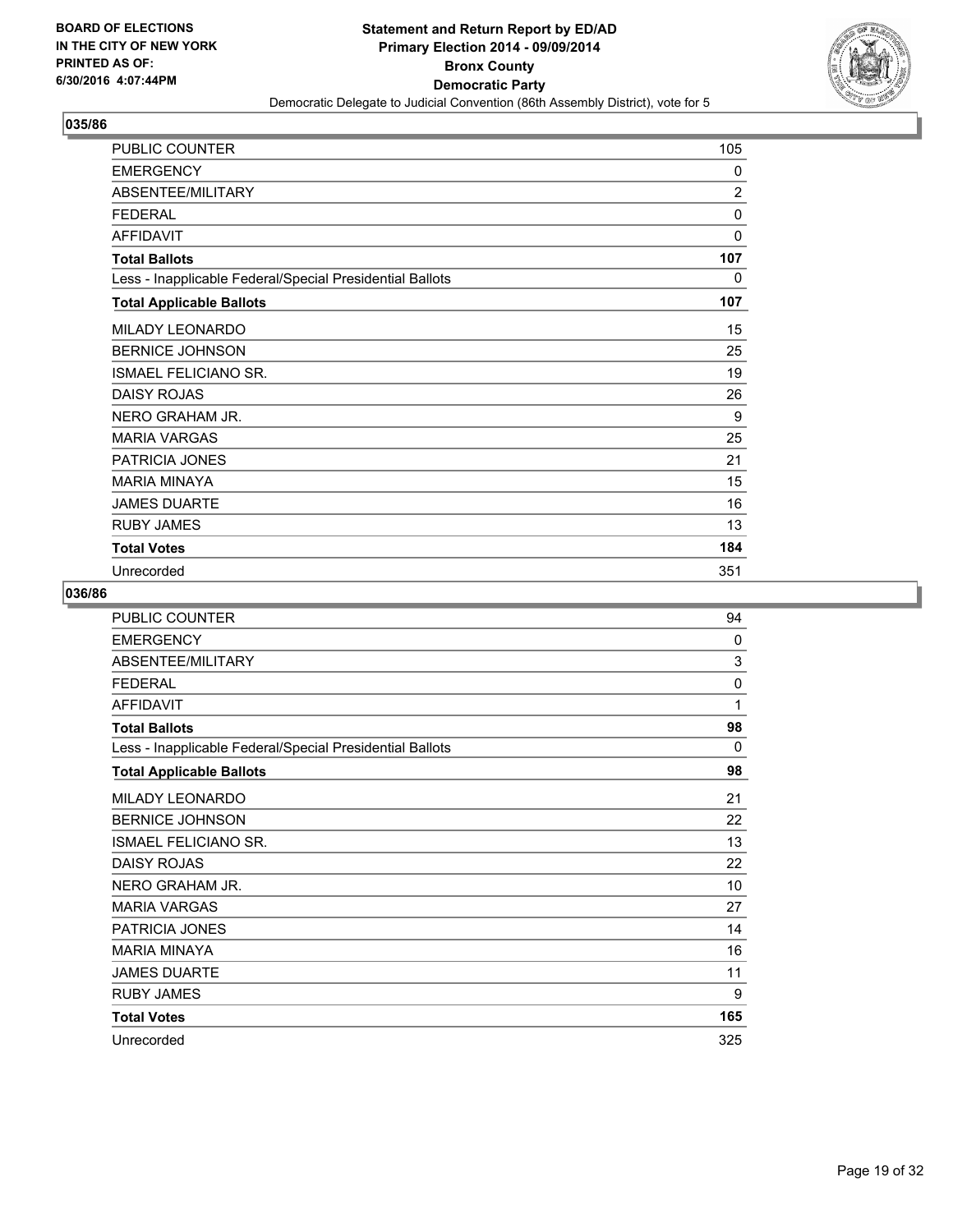

| PUBLIC COUNTER                                           | 37  |
|----------------------------------------------------------|-----|
| <b>EMERGENCY</b>                                         | 0   |
| ABSENTEE/MILITARY                                        | 1   |
| <b>FEDERAL</b>                                           | 0   |
| <b>AFFIDAVIT</b>                                         | 1   |
| <b>Total Ballots</b>                                     | 39  |
| Less - Inapplicable Federal/Special Presidential Ballots | 0   |
| <b>Total Applicable Ballots</b>                          | 39  |
| MILADY LEONARDO                                          | 8   |
| <b>BERNICE JOHNSON</b>                                   | 14  |
| <b>ISMAEL FELICIANO SR.</b>                              | 8   |
| <b>DAISY ROJAS</b>                                       | 11  |
| NERO GRAHAM JR.                                          | 3   |
| <b>MARIA VARGAS</b>                                      | 10  |
| PATRICIA JONES                                           | 4   |
| <b>MARIA MINAYA</b>                                      | 7   |
| <b>JAMES DUARTE</b>                                      | 3   |
| <b>RUBY JAMES</b>                                        | 3   |
| FRANCISCO FELIZ (WRITE-IN)                               | 1   |
| <b>Total Votes</b>                                       | 72  |
| Unrecorded                                               | 123 |

| <b>PUBLIC COUNTER</b>                                    | 42                |
|----------------------------------------------------------|-------------------|
| <b>EMERGENCY</b>                                         | 0                 |
| ABSENTEE/MILITARY                                        | $\overline{2}$    |
| <b>FEDERAL</b>                                           | 0                 |
| <b>AFFIDAVIT</b>                                         | 1                 |
| <b>Total Ballots</b>                                     | 45                |
| Less - Inapplicable Federal/Special Presidential Ballots | $\Omega$          |
| <b>Total Applicable Ballots</b>                          | 45                |
| MILADY LEONARDO                                          | 12                |
| <b>BERNICE JOHNSON</b>                                   | 21                |
| <b>ISMAEL FELICIANO SR.</b>                              | 9                 |
| <b>DAISY ROJAS</b>                                       | 13                |
| NERO GRAHAM JR.                                          | 4                 |
| <b>MARIA VARGAS</b>                                      | 16                |
| PATRICIA JONES                                           | 13                |
| <b>MARIA MINAYA</b>                                      | 16                |
| <b>JAMES DUARTE</b>                                      | 10                |
| <b>RUBY JAMES</b>                                        | $12 \overline{ }$ |
| <b>Total Votes</b>                                       | 126               |
| Unrecorded                                               | 99                |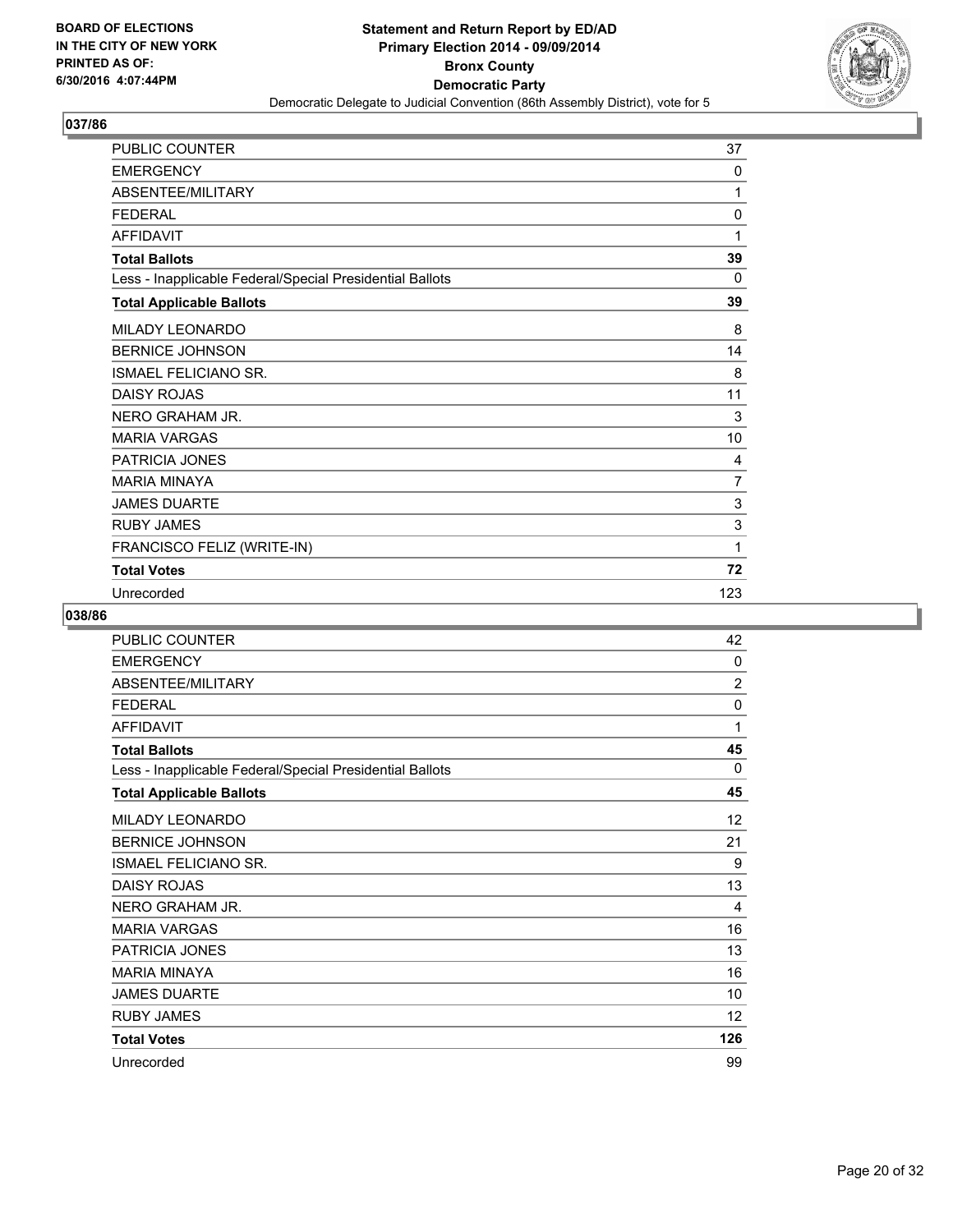

| PUBLIC COUNTER                                           | 51             |
|----------------------------------------------------------|----------------|
| <b>EMERGENCY</b>                                         | 0              |
| ABSENTEE/MILITARY                                        | 1              |
| <b>FEDERAL</b>                                           | $\mathbf{0}$   |
| <b>AFFIDAVIT</b>                                         | 0              |
| <b>Total Ballots</b>                                     | 52             |
| Less - Inapplicable Federal/Special Presidential Ballots | 0              |
| <b>Total Applicable Ballots</b>                          | 52             |
| MILADY LEONARDO                                          | 5              |
| <b>BERNICE JOHNSON</b>                                   | 15             |
| <b>ISMAEL FELICIANO SR.</b>                              | 10             |
| <b>DAISY ROJAS</b>                                       | 12             |
| NERO GRAHAM JR.                                          | 4              |
| <b>MARIA VARGAS</b>                                      | 18             |
| <b>PATRICIA JONES</b>                                    | 14             |
| <b>MARIA MINAYA</b>                                      | 8              |
| <b>JAMES DUARTE</b>                                      | 6              |
| <b>RUBY JAMES</b>                                        | $\overline{7}$ |
| <b>Total Votes</b>                                       | 99             |
| Unrecorded                                               | 161            |

| PUBLIC COUNTER                                           | 57       |
|----------------------------------------------------------|----------|
| <b>EMERGENCY</b>                                         | 0        |
| ABSENTEE/MILITARY                                        | 1        |
| <b>FEDERAL</b>                                           | 0        |
| <b>AFFIDAVIT</b>                                         | 0        |
| <b>Total Ballots</b>                                     | 58       |
| Less - Inapplicable Federal/Special Presidential Ballots | $\Omega$ |
| <b>Total Applicable Ballots</b>                          | 58       |
| <b>MILADY LEONARDO</b>                                   | 10       |
| <b>BERNICE JOHNSON</b>                                   | 19       |
| ISMAEL FELICIANO SR.                                     | 11       |
| <b>DAISY ROJAS</b>                                       | 10       |
| NERO GRAHAM JR.                                          | 5        |
| <b>MARIA VARGAS</b>                                      | 16       |
| <b>PATRICIA JONES</b>                                    | 13       |
| <b>MARIA MINAYA</b>                                      | 13       |
| <b>JAMES DUARTE</b>                                      | 10       |
| <b>RUBY JAMES</b>                                        | 8        |
| <b>Total Votes</b>                                       | 115      |
| Unrecorded                                               | 175      |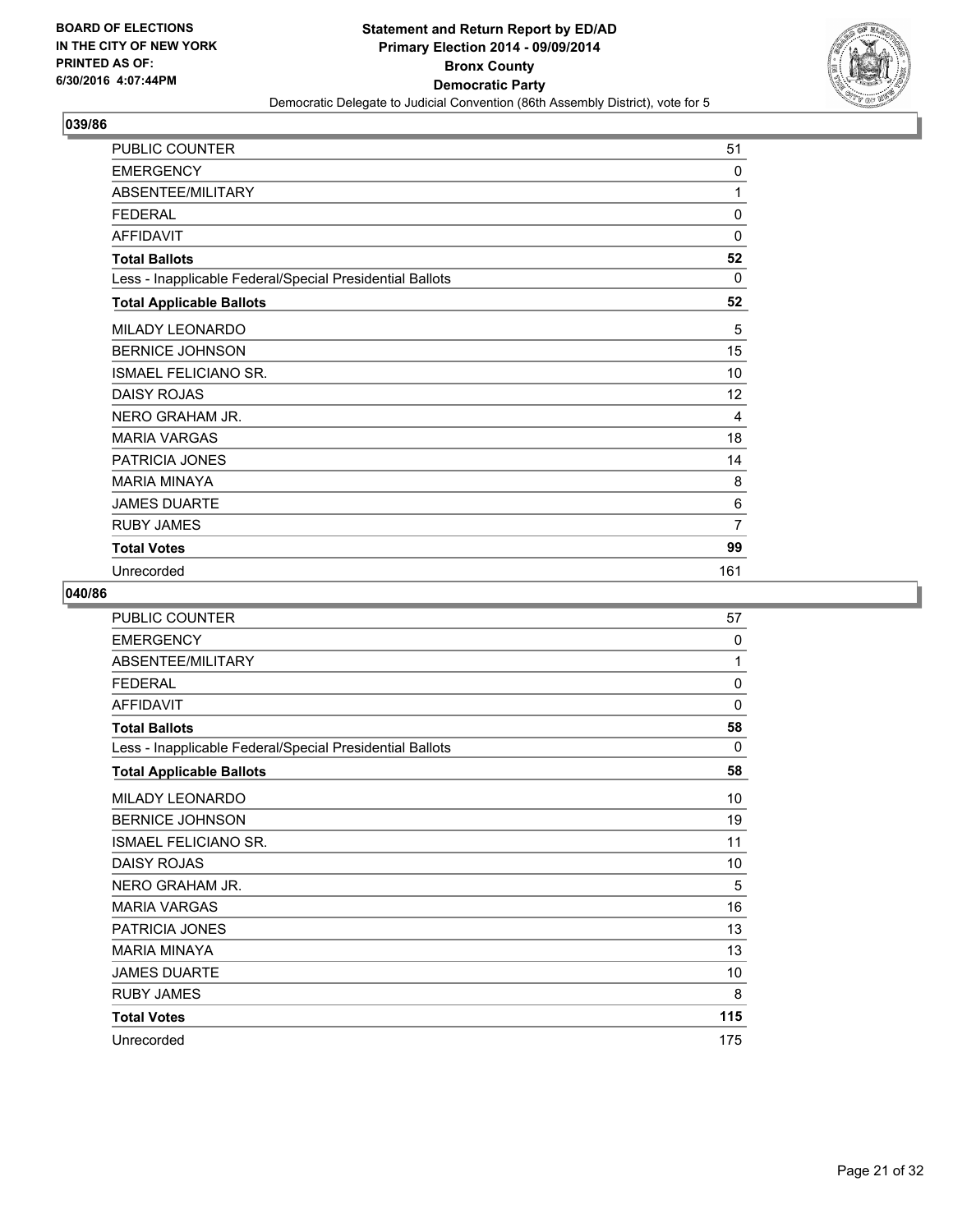

| PUBLIC COUNTER                                           | 30 |
|----------------------------------------------------------|----|
| <b>EMERGENCY</b>                                         | 0  |
| ABSENTEE/MILITARY                                        | 1  |
| <b>FEDERAL</b>                                           | 0  |
| <b>AFFIDAVIT</b>                                         | 1  |
| <b>Total Ballots</b>                                     | 32 |
| Less - Inapplicable Federal/Special Presidential Ballots | 0  |
| <b>Total Applicable Ballots</b>                          | 32 |
| MILADY LEONARDO                                          | 4  |
| <b>BERNICE JOHNSON</b>                                   | 8  |
| <b>ISMAEL FELICIANO SR.</b>                              | 10 |
| <b>DAISY ROJAS</b>                                       | 7  |
| NERO GRAHAM JR.                                          | 1  |
| <b>MARIA VARGAS</b>                                      | 10 |
| PATRICIA JONES                                           | 4  |
| <b>MARIA MINAYA</b>                                      | 8  |
| <b>JAMES DUARTE</b>                                      | 6  |
| <b>RUBY JAMES</b>                                        | 5  |
| UNATTRIBUTABLE WRITE-IN (WRITE-IN)                       | 1  |
| <b>Total Votes</b>                                       | 64 |
| Unrecorded                                               | 96 |

| <b>PUBLIC COUNTER</b>                                    | 0 |
|----------------------------------------------------------|---|
| <b>EMERGENCY</b>                                         | 0 |
| ABSENTEE/MILITARY                                        | 0 |
| <b>FEDERAL</b>                                           | 0 |
| <b>AFFIDAVIT</b>                                         | 0 |
| <b>Total Ballots</b>                                     | 0 |
| Less - Inapplicable Federal/Special Presidential Ballots | 0 |
| <b>Total Applicable Ballots</b>                          | 0 |
| <b>MILADY LEONARDO</b>                                   | 0 |
| <b>BERNICE JOHNSON</b>                                   | 0 |
| <b>ISMAEL FELICIANO SR.</b>                              | 0 |
| <b>DAISY ROJAS</b>                                       | 0 |
| NERO GRAHAM JR.                                          | 0 |
| <b>MARIA VARGAS</b>                                      | 0 |
| <b>PATRICIA JONES</b>                                    | 0 |
| <b>MARIA MINAYA</b>                                      | 0 |
| <b>JAMES DUARTE</b>                                      | 0 |
| <b>RUBY JAMES</b>                                        | 0 |
| <b>Total Votes</b>                                       | 0 |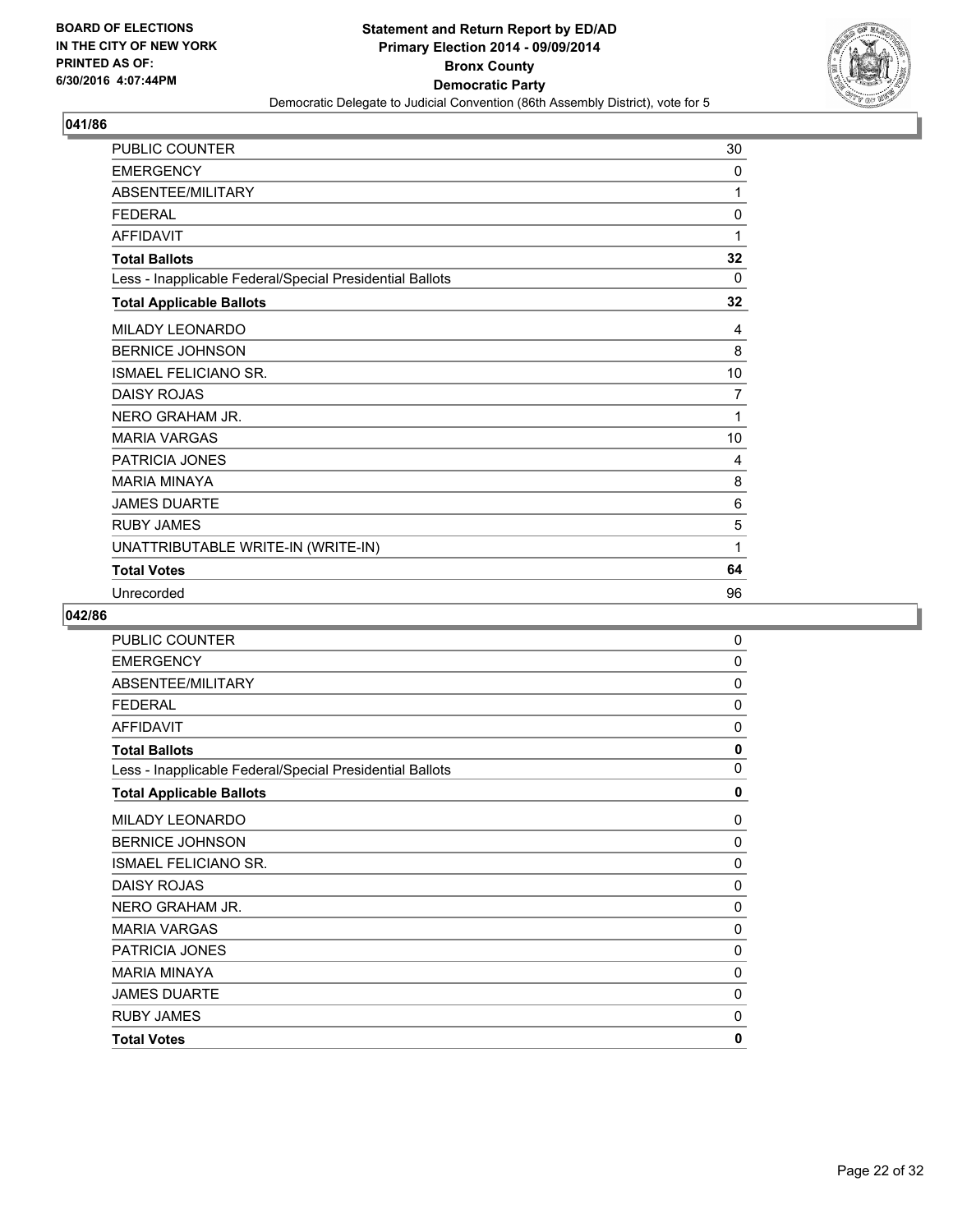

| PUBLIC COUNTER                                           | 6              |
|----------------------------------------------------------|----------------|
| <b>EMERGENCY</b>                                         | 0              |
| ABSENTEE/MILITARY                                        | 0              |
| <b>FEDERAL</b>                                           | $\mathbf{0}$   |
| <b>AFFIDAVIT</b>                                         | 0              |
| <b>Total Ballots</b>                                     | 6              |
| Less - Inapplicable Federal/Special Presidential Ballots | 0              |
| <b>Total Applicable Ballots</b>                          | 6              |
| MILADY LEONARDO                                          | 1              |
| <b>BERNICE JOHNSON</b>                                   | 2              |
| <b>ISMAEL FELICIANO SR.</b>                              | $\overline{2}$ |
| <b>DAISY ROJAS</b>                                       | 3              |
| NERO GRAHAM JR.                                          | 0              |
| <b>MARIA VARGAS</b>                                      | $\overline{2}$ |
| <b>PATRICIA JONES</b>                                    | 1              |
| <b>MARIA MINAYA</b>                                      | 3              |
| <b>JAMES DUARTE</b>                                      | 0              |
| <b>RUBY JAMES</b>                                        | $\overline{2}$ |
| <b>Total Votes</b>                                       | 16             |
| Unrecorded                                               | 14             |

| PUBLIC COUNTER                                           | 22             |
|----------------------------------------------------------|----------------|
| <b>EMERGENCY</b>                                         | 0              |
| ABSENTEE/MILITARY                                        | 4              |
| <b>FEDERAL</b>                                           | $\Omega$       |
| <b>AFFIDAVIT</b>                                         | 0              |
| <b>Total Ballots</b>                                     | 26             |
| Less - Inapplicable Federal/Special Presidential Ballots | 0              |
| <b>Total Applicable Ballots</b>                          | 26             |
| MILADY LEONARDO                                          | 8              |
| <b>BERNICE JOHNSON</b>                                   | 12             |
| <b>ISMAEL FELICIANO SR.</b>                              | 10             |
| <b>DAISY ROJAS</b>                                       | 9              |
| NERO GRAHAM JR.                                          | 7              |
| <b>MARIA VARGAS</b>                                      | 8              |
| PATRICIA JONES                                           | 7              |
| <b>MARIA MINAYA</b>                                      | 3              |
| <b>JAMES DUARTE</b>                                      | 4              |
| <b>RUBY JAMES</b>                                        | $\overline{2}$ |
| <b>Total Votes</b>                                       | 70             |
| Unrecorded                                               | 60             |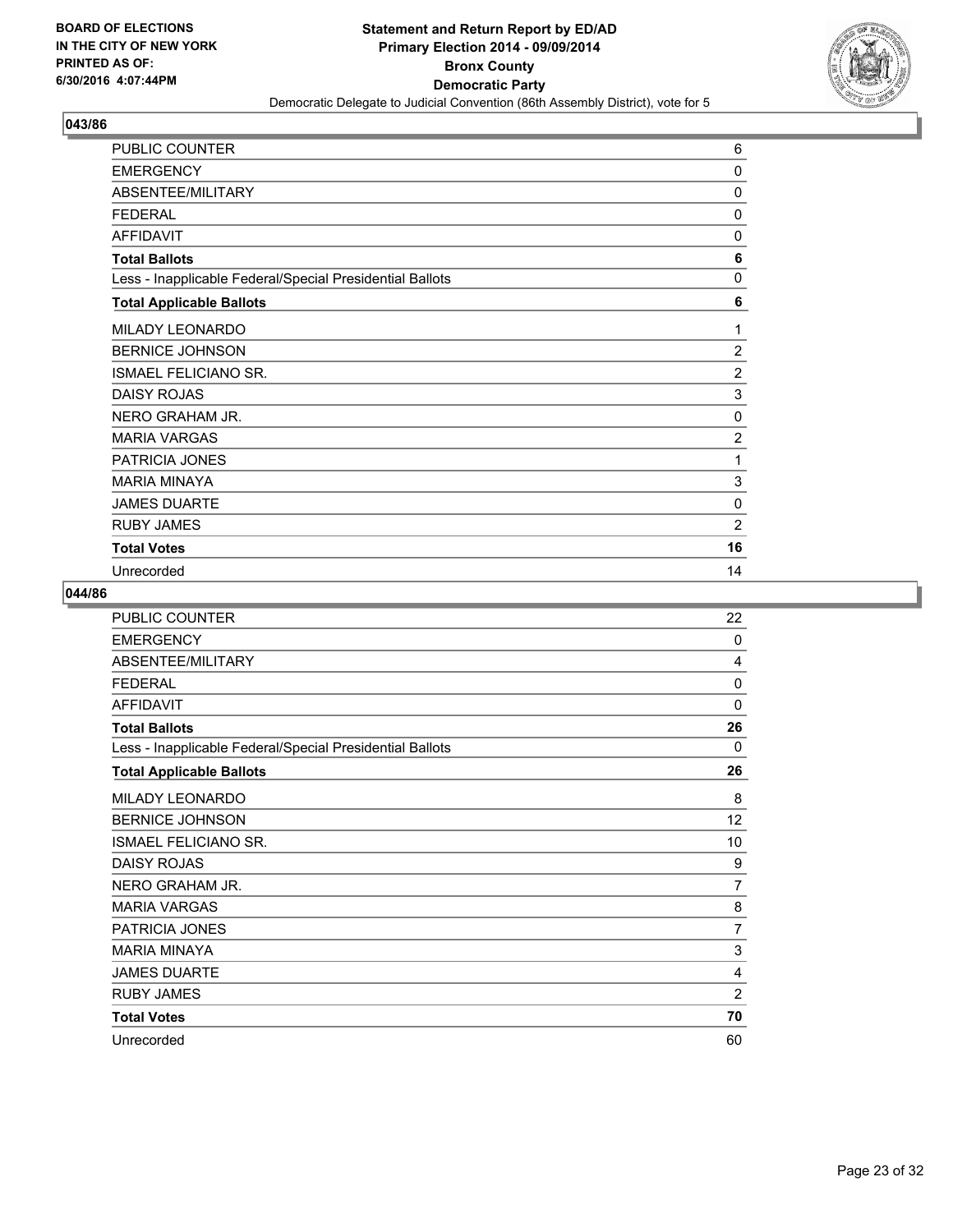

| PUBLIC COUNTER                                           | 58              |
|----------------------------------------------------------|-----------------|
| <b>EMERGENCY</b>                                         | 0               |
| ABSENTEE/MILITARY                                        | 1               |
| <b>FEDERAL</b>                                           | 0               |
| <b>AFFIDAVIT</b>                                         | 1               |
| <b>Total Ballots</b>                                     | 60              |
| Less - Inapplicable Federal/Special Presidential Ballots | $\Omega$        |
| <b>Total Applicable Ballots</b>                          | 60              |
| MILADY LEONARDO                                          | 7               |
| <b>BERNICE JOHNSON</b>                                   | 25              |
| <b>ISMAEL FELICIANO SR.</b>                              | 9               |
| <b>DAISY ROJAS</b>                                       | 6               |
| NERO GRAHAM JR.                                          | 5               |
| <b>MARIA VARGAS</b>                                      | 13              |
| <b>PATRICIA JONES</b>                                    | 12 <sup>°</sup> |
| <b>MARIA MINAYA</b>                                      | 7               |
| <b>JAMES DUARTE</b>                                      | 6               |
| <b>RUBY JAMES</b>                                        | 12              |
| <b>Total Votes</b>                                       | 102             |
| Unrecorded                                               | 198             |

| PUBLIC COUNTER                                           | 30             |
|----------------------------------------------------------|----------------|
| <b>EMERGENCY</b>                                         | 0              |
| ABSENTEE/MILITARY                                        | 0              |
| <b>FEDERAL</b>                                           | 0              |
| <b>AFFIDAVIT</b>                                         | 0              |
| <b>Total Ballots</b>                                     | 30             |
| Less - Inapplicable Federal/Special Presidential Ballots | 0              |
| <b>Total Applicable Ballots</b>                          | 30             |
| <b>MILADY LEONARDO</b>                                   | 7              |
| <b>BERNICE JOHNSON</b>                                   | 5              |
| ISMAEL FELICIANO SR.                                     | 9              |
| <b>DAISY ROJAS</b>                                       | 4              |
| NERO GRAHAM JR.                                          | $\overline{2}$ |
| <b>MARIA VARGAS</b>                                      | 11             |
| <b>PATRICIA JONES</b>                                    | 3              |
| <b>MARIA MINAYA</b>                                      | 3              |
| <b>JAMES DUARTE</b>                                      | $\overline{2}$ |
| <b>RUBY JAMES</b>                                        | 1              |
| <b>Total Votes</b>                                       | 47             |
| Unrecorded                                               | 103            |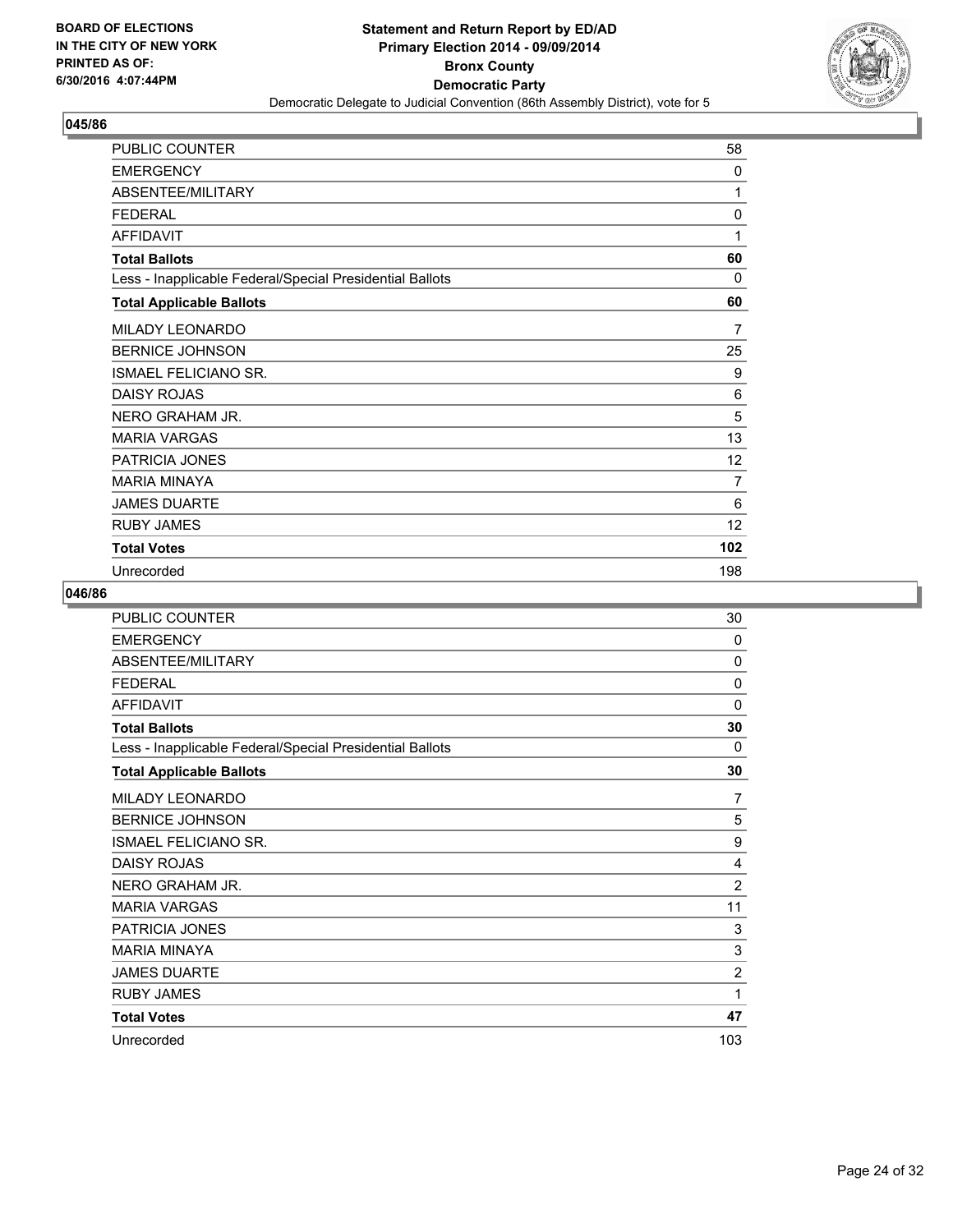

| PUBLIC COUNTER                                           | 77  |
|----------------------------------------------------------|-----|
| <b>EMERGENCY</b>                                         | 0   |
| ABSENTEE/MILITARY                                        | 1   |
| <b>FEDERAL</b>                                           | 0   |
| <b>AFFIDAVIT</b>                                         | 1   |
| <b>Total Ballots</b>                                     | 79  |
| Less - Inapplicable Federal/Special Presidential Ballots | 0   |
| <b>Total Applicable Ballots</b>                          | 79  |
| MILADY LEONARDO                                          | 12  |
| <b>BERNICE JOHNSON</b>                                   | 28  |
| <b>ISMAEL FELICIANO SR.</b>                              | 6   |
| <b>DAISY ROJAS</b>                                       | 11  |
| NERO GRAHAM JR.                                          | 6   |
| <b>MARIA VARGAS</b>                                      | 8   |
| PATRICIA JONES                                           | 17  |
| <b>MARIA MINAYA</b>                                      | 11  |
| <b>JAMES DUARTE</b>                                      | 9   |
| <b>RUBY JAMES</b>                                        | 11  |
| UNATTRIBUTABLE WRITE-IN (WRITE-IN)                       | 1   |
| <b>Total Votes</b>                                       | 120 |
| Unrecorded                                               | 275 |

| PUBLIC COUNTER                                           | 34             |
|----------------------------------------------------------|----------------|
| <b>EMERGENCY</b>                                         | 0              |
| <b>ABSENTEE/MILITARY</b>                                 | 0              |
| <b>FEDERAL</b>                                           | 0              |
| <b>AFFIDAVIT</b>                                         | 0              |
| <b>Total Ballots</b>                                     | 34             |
| Less - Inapplicable Federal/Special Presidential Ballots | 0              |
| <b>Total Applicable Ballots</b>                          | 34             |
| <b>MILADY LEONARDO</b>                                   | 6              |
| <b>BERNICE JOHNSON</b>                                   | 5              |
| <b>ISMAEL FELICIANO SR.</b>                              | 11             |
| <b>DAISY ROJAS</b>                                       | 8              |
| NERO GRAHAM JR.                                          | 1              |
| <b>MARIA VARGAS</b>                                      | 12             |
| PATRICIA JONES                                           | 5              |
| <b>MARIA MINAYA</b>                                      | 6              |
| <b>JAMES DUARTE</b>                                      | $\overline{2}$ |
| <b>RUBY JAMES</b>                                        | $\overline{2}$ |
| <b>Total Votes</b>                                       | 58             |
| Unrecorded                                               | 112            |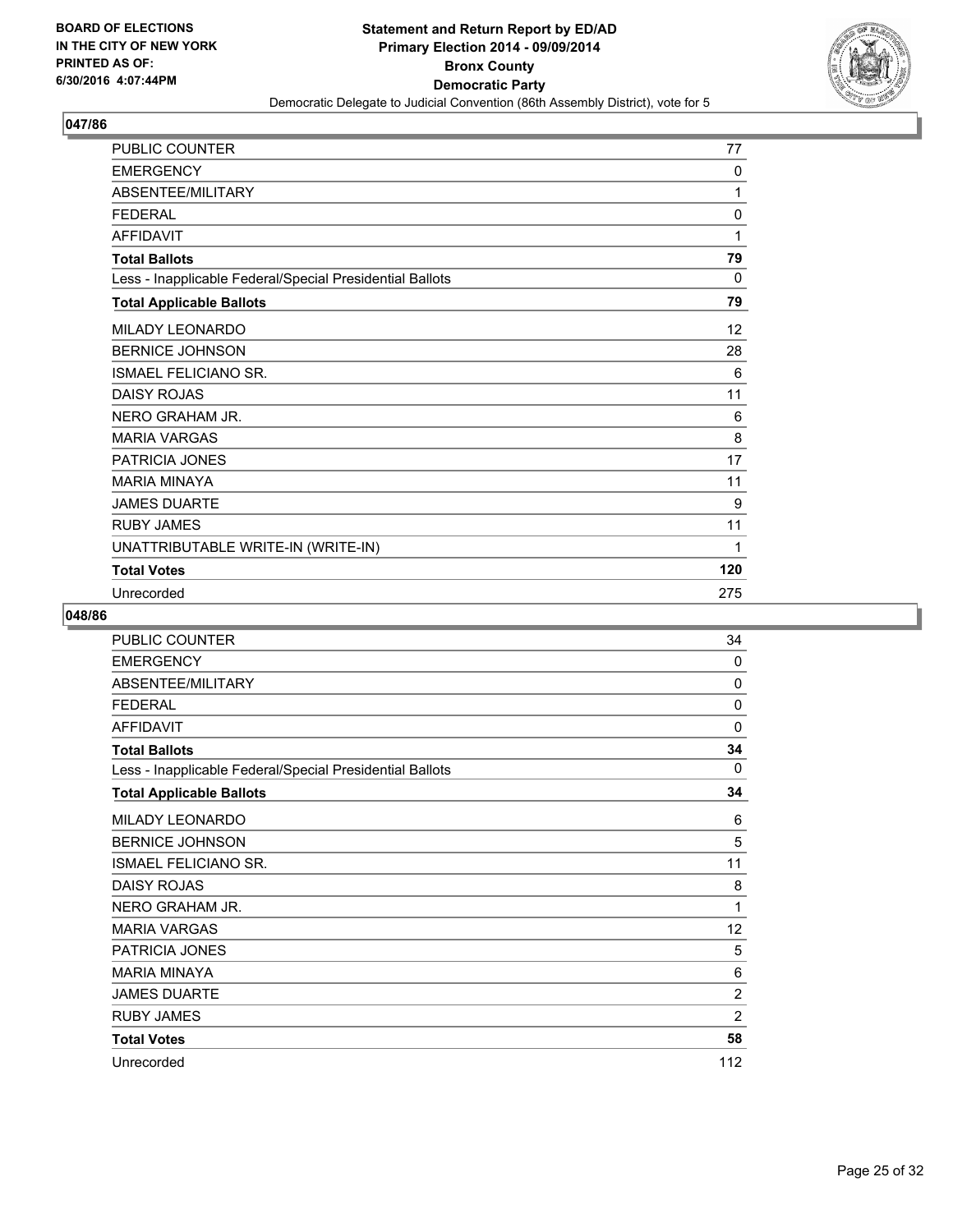

| PUBLIC COUNTER                                           | 55           |
|----------------------------------------------------------|--------------|
| <b>EMERGENCY</b>                                         | 0            |
| ABSENTEE/MILITARY                                        | 3            |
| <b>FEDERAL</b>                                           | 0            |
| <b>AFFIDAVIT</b>                                         | 1            |
| <b>Total Ballots</b>                                     | 59           |
| Less - Inapplicable Federal/Special Presidential Ballots | $\mathbf{0}$ |
| <b>Total Applicable Ballots</b>                          | 59           |
| MILADY LEONARDO                                          | 12           |
| <b>BERNICE JOHNSON</b>                                   | 20           |
| ISMAEL FELICIANO SR.                                     | 13           |
| <b>DAISY ROJAS</b>                                       | 11           |
| NERO GRAHAM JR.                                          | 4            |
| <b>MARIA VARGAS</b>                                      | 12           |
| <b>PATRICIA JONES</b>                                    | 14           |
| <b>MARIA MINAYA</b>                                      | 7            |
| <b>JAMES DUARTE</b>                                      | 11           |
| <b>RUBY JAMES</b>                                        | 9            |
| <b>Total Votes</b>                                       | 113          |
| Unrecorded                                               | 182          |

| <b>PUBLIC COUNTER</b>                                    | 94  |
|----------------------------------------------------------|-----|
| <b>EMERGENCY</b>                                         | 0   |
| ABSENTEE/MILITARY                                        | 1   |
| <b>FFDFRAL</b>                                           | 0   |
| <b>AFFIDAVIT</b>                                         | 0   |
| <b>Total Ballots</b>                                     | 95  |
| Less - Inapplicable Federal/Special Presidential Ballots | 0   |
| <b>Total Applicable Ballots</b>                          | 95  |
| MILADY LEONARDO                                          | 18  |
| <b>BERNICE JOHNSON</b>                                   | 33  |
| <b>ISMAEL FELICIANO SR.</b>                              | 22  |
| <b>DAISY ROJAS</b>                                       | 22  |
| NERO GRAHAM JR.                                          | 12  |
| <b>MARIA VARGAS</b>                                      | 33  |
| <b>PATRICIA JONES</b>                                    | 24  |
| <b>MARIA MINAYA</b>                                      | 18  |
| <b>JAMES DUARTE</b>                                      | 24  |
| <b>RUBY JAMES</b>                                        | 22  |
| UNATTRIBUTABLE WRITE-IN (WRITE-IN)                       | 1   |
| <b>Total Votes</b>                                       | 229 |
| Unrecorded                                               | 246 |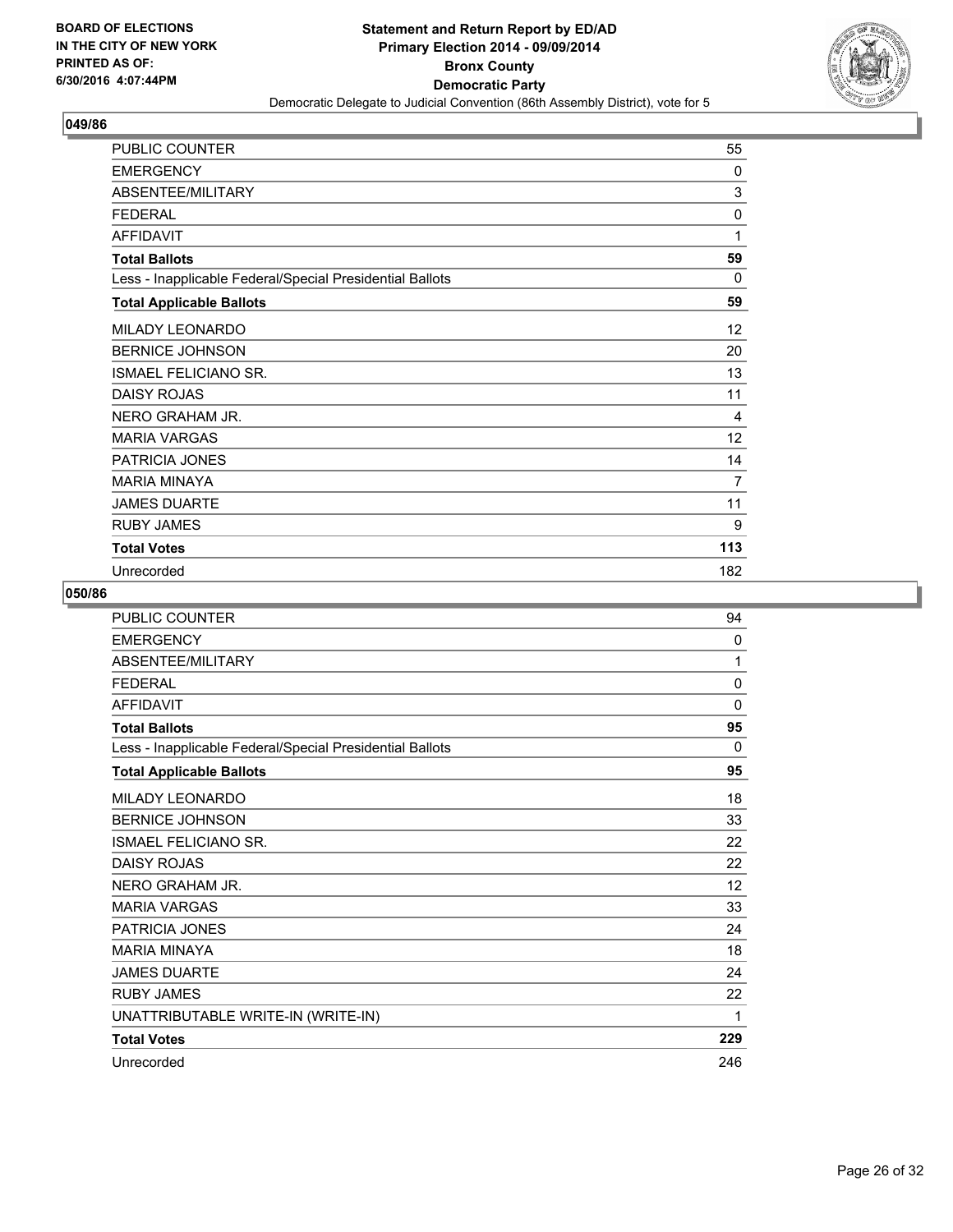

| PUBLIC COUNTER                                           | 35             |
|----------------------------------------------------------|----------------|
| <b>EMERGENCY</b>                                         | 0              |
| ABSENTEE/MILITARY                                        | $\overline{2}$ |
| <b>FEDERAL</b>                                           | $\Omega$       |
| <b>AFFIDAVIT</b>                                         | 0              |
| <b>Total Ballots</b>                                     | 37             |
| Less - Inapplicable Federal/Special Presidential Ballots | $\Omega$       |
| <b>Total Applicable Ballots</b>                          | 37             |
| MILADY LEONARDO                                          | 5              |
| <b>BERNICE JOHNSON</b>                                   | 12             |
| <b>ISMAEL FELICIANO SR.</b>                              | $\overline{7}$ |
| <b>DAISY ROJAS</b>                                       | 4              |
| NERO GRAHAM JR.                                          | 6              |
| <b>MARIA VARGAS</b>                                      | 8              |
| <b>PATRICIA JONES</b>                                    | 5              |
| <b>MARIA MINAYA</b>                                      | 4              |
| <b>JAMES DUARTE</b>                                      | 3              |
| <b>RUBY JAMES</b>                                        | 5              |
| <b>Total Votes</b>                                       | 59             |
| Unrecorded                                               | 126            |

| <b>PUBLIC COUNTER</b>                                    | 86             |
|----------------------------------------------------------|----------------|
| <b>EMERGENCY</b>                                         | $\mathbf{0}$   |
| ABSENTEE/MILITARY                                        | $\overline{2}$ |
| <b>FEDERAL</b>                                           | 0              |
| <b>AFFIDAVIT</b>                                         | $\overline{2}$ |
| <b>Total Ballots</b>                                     | 90             |
| Less - Inapplicable Federal/Special Presidential Ballots | 0              |
| <b>Total Applicable Ballots</b>                          | 90             |
| MILADY LEONARDO                                          | 25             |
| <b>BERNICE JOHNSON</b>                                   | 38             |
| <b>ISMAEL FELICIANO SR.</b>                              | 23             |
| <b>DAISY ROJAS</b>                                       | 29             |
| NERO GRAHAM JR.                                          | 12             |
| <b>MARIA VARGAS</b>                                      | 17             |
| PATRICIA JONES                                           | 10             |
| <b>MARIA MINAYA</b>                                      | 13             |
| <b>JAMES DUARTE</b>                                      | 11             |
| <b>RUBY JAMES</b>                                        | 8              |
| UNATTRIBUTABLE WRITE-IN (WRITE-IN)                       | $\overline{2}$ |
| <b>Total Votes</b>                                       | 188            |
| Unrecorded                                               | 262            |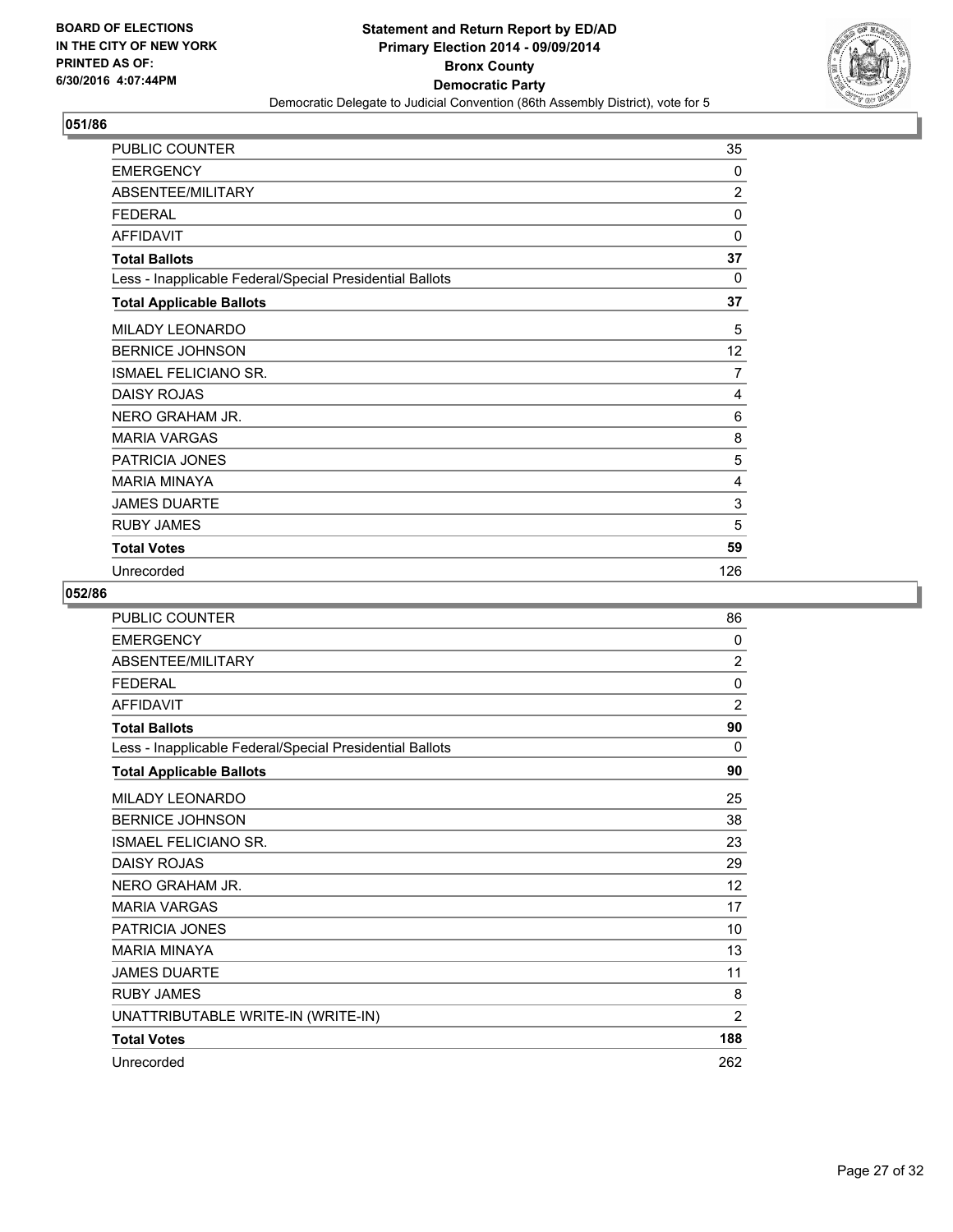

| <b>PUBLIC COUNTER</b>                                    | 59             |
|----------------------------------------------------------|----------------|
| <b>EMERGENCY</b>                                         | 0              |
| ABSENTEE/MILITARY                                        | 5              |
| <b>FEDERAL</b>                                           | $\Omega$       |
| <b>AFFIDAVIT</b>                                         | 1              |
| <b>Total Ballots</b>                                     | 65             |
| Less - Inapplicable Federal/Special Presidential Ballots | 0              |
| <b>Total Applicable Ballots</b>                          | 65             |
| MILADY LEONARDO                                          | 3              |
| <b>BERNICE JOHNSON</b>                                   | 14             |
| <b>ISMAEL FELICIANO SR.</b>                              | 6              |
| <b>DAISY ROJAS</b>                                       | 9              |
| NERO GRAHAM JR.                                          | $\overline{2}$ |
| <b>MARIA VARGAS</b>                                      | 14             |
| PATRICIA JONES                                           | 10             |
| <b>MARIA MINAYA</b>                                      | 9              |
| <b>JAMES DUARTE</b>                                      | 13             |
| <b>RUBY JAMES</b>                                        | 7              |
| <b>Total Votes</b>                                       | 87             |
| Unrecorded                                               | 238            |

| PUBLIC COUNTER                                           | 65  |
|----------------------------------------------------------|-----|
| <b>EMERGENCY</b>                                         | 0   |
| ABSENTEE/MILITARY                                        | 1   |
| <b>FEDERAL</b>                                           | 0   |
| <b>AFFIDAVIT</b>                                         | 1   |
| <b>Total Ballots</b>                                     | 67  |
| Less - Inapplicable Federal/Special Presidential Ballots | 0   |
| <b>Total Applicable Ballots</b>                          | 67  |
| <b>MILADY LEONARDO</b>                                   | 11  |
| <b>BERNICE JOHNSON</b>                                   | 18  |
| ISMAEL FELICIANO SR.                                     | 13  |
| <b>DAISY ROJAS</b>                                       | 8   |
| NERO GRAHAM JR.                                          | 7   |
| <b>MARIA VARGAS</b>                                      | 10  |
| <b>PATRICIA JONES</b>                                    | 15  |
| <b>MARIA MINAYA</b>                                      | 9   |
| <b>JAMES DUARTE</b>                                      | 9   |
| <b>RUBY JAMES</b>                                        | 11  |
| <b>Total Votes</b>                                       | 111 |
| Unrecorded                                               | 224 |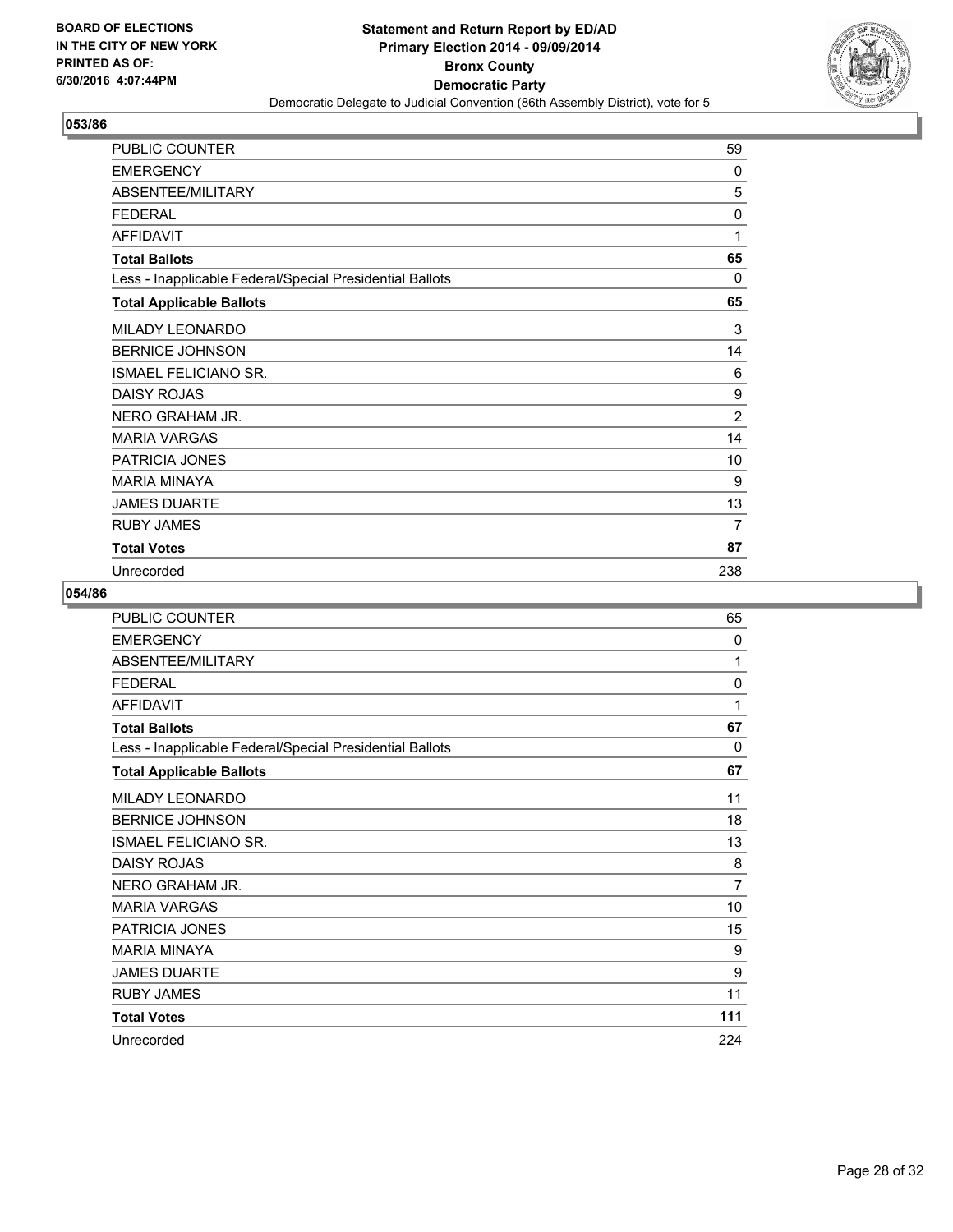

| PUBLIC COUNTER                                           | 79             |
|----------------------------------------------------------|----------------|
| <b>EMERGENCY</b>                                         | 0              |
| ABSENTEE/MILITARY                                        | $\overline{2}$ |
| <b>FEDERAL</b>                                           | 0              |
| <b>AFFIDAVIT</b>                                         | 0              |
| <b>Total Ballots</b>                                     | 81             |
| Less - Inapplicable Federal/Special Presidential Ballots | 0              |
| <b>Total Applicable Ballots</b>                          | 81             |
| MILADY LEONARDO                                          | 10             |
| <b>BERNICE JOHNSON</b>                                   | 26             |
| ISMAEL FELICIANO SR.                                     | 17             |
| <b>DAISY ROJAS</b>                                       | 19             |
| NERO GRAHAM JR.                                          | 8              |
| <b>MARIA VARGAS</b>                                      | 21             |
| <b>PATRICIA JONES</b>                                    | 13             |
| <b>MARIA MINAYA</b>                                      | 13             |
| <b>JAMES DUARTE</b>                                      | 17             |
| <b>RUBY JAMES</b>                                        | 9              |
| <b>Total Votes</b>                                       | 153            |
| Unrecorded                                               | 252            |

| PUBLIC COUNTER                                           | 26             |
|----------------------------------------------------------|----------------|
| <b>EMERGENCY</b>                                         | 0              |
| ABSENTEE/MILITARY                                        | 1              |
| <b>FEDERAL</b>                                           | 0              |
| <b>AFFIDAVIT</b>                                         | 0              |
| <b>Total Ballots</b>                                     | 27             |
| Less - Inapplicable Federal/Special Presidential Ballots | 0              |
| <b>Total Applicable Ballots</b>                          | 27             |
| <b>MILADY LEONARDO</b>                                   | 2              |
| <b>BERNICE JOHNSON</b>                                   | $\overline{7}$ |
| ISMAEL FELICIANO SR.                                     | 7              |
| <b>DAISY ROJAS</b>                                       | $\overline{7}$ |
| NERO GRAHAM JR.                                          | 1              |
| <b>MARIA VARGAS</b>                                      | 10             |
| <b>PATRICIA JONES</b>                                    | 4              |
| <b>MARIA MINAYA</b>                                      | 6              |
| <b>JAMES DUARTE</b>                                      | 6              |
| <b>RUBY JAMES</b>                                        | 4              |
| <b>Total Votes</b>                                       | 54             |
| Unrecorded                                               | 81             |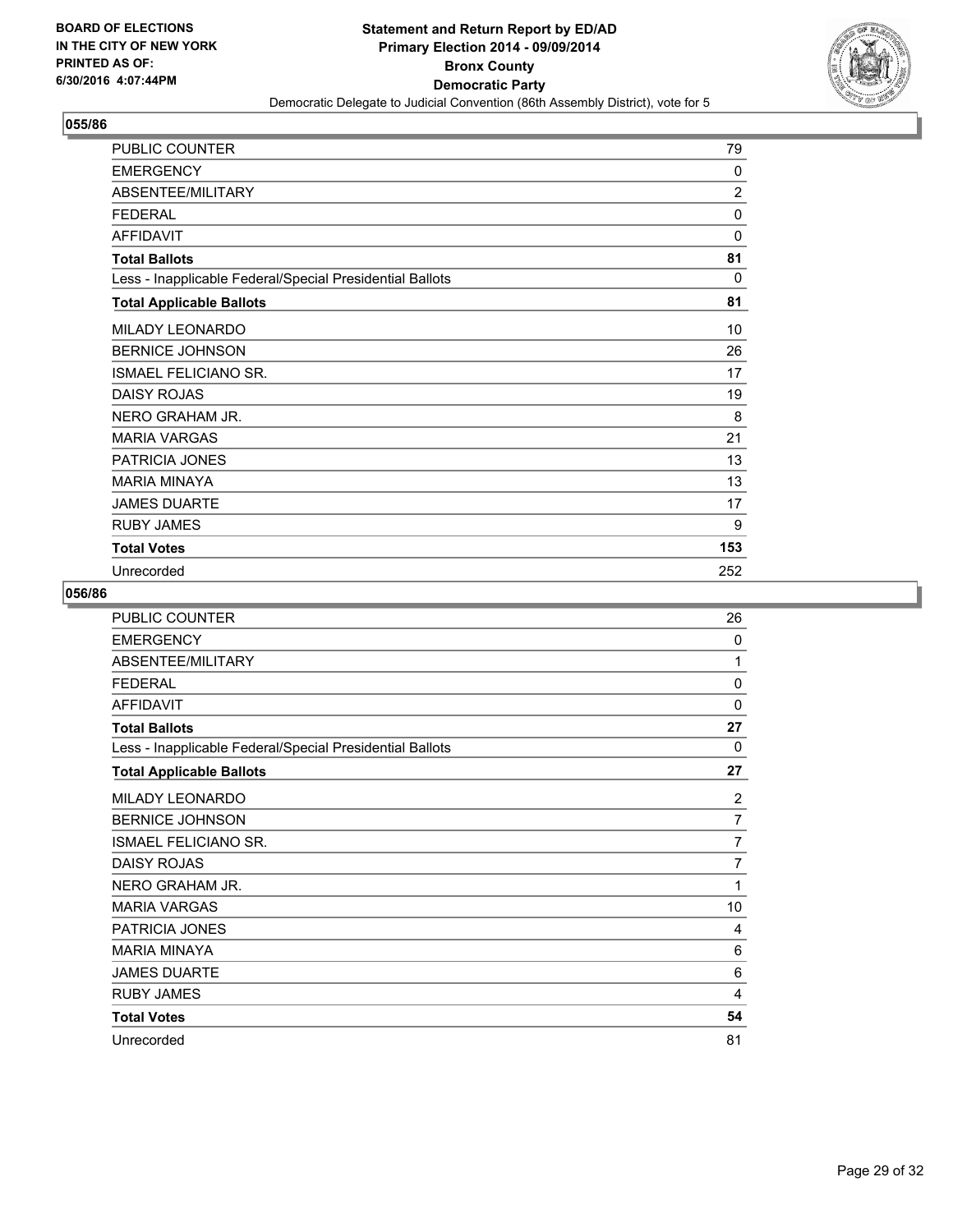

| PUBLIC COUNTER                                           | 54           |
|----------------------------------------------------------|--------------|
| <b>EMERGENCY</b>                                         | 0            |
| ABSENTEE/MILITARY                                        | 1            |
| <b>FEDERAL</b>                                           | $\mathbf{0}$ |
| <b>AFFIDAVIT</b>                                         | 0            |
| <b>Total Ballots</b>                                     | 55           |
| Less - Inapplicable Federal/Special Presidential Ballots | 0            |
| <b>Total Applicable Ballots</b>                          | 55           |
| MILADY LEONARDO                                          | 11           |
| <b>BERNICE JOHNSON</b>                                   | 19           |
| <b>ISMAEL FELICIANO SR.</b>                              | 13           |
| <b>DAISY ROJAS</b>                                       | 14           |
| NERO GRAHAM JR.                                          | 6            |
| <b>MARIA VARGAS</b>                                      | 15           |
| <b>PATRICIA JONES</b>                                    | 13           |
| <b>MARIA MINAYA</b>                                      | 12           |
| <b>JAMES DUARTE</b>                                      | 6            |
| <b>RUBY JAMES</b>                                        | 10           |
| <b>Total Votes</b>                                       | 119          |
| Unrecorded                                               | 156          |

| PUBLIC COUNTER                                           | 24             |
|----------------------------------------------------------|----------------|
| <b>EMERGENCY</b>                                         | 0              |
| ABSENTEE/MILITARY                                        | 1              |
| <b>FEDERAL</b>                                           | 0              |
| <b>AFFIDAVIT</b>                                         | $\overline{2}$ |
| <b>Total Ballots</b>                                     | 27             |
| Less - Inapplicable Federal/Special Presidential Ballots | 0              |
| <b>Total Applicable Ballots</b>                          | 27             |
| <b>MILADY LEONARDO</b>                                   | 3              |
| <b>BERNICE JOHNSON</b>                                   | 7              |
| ISMAEL FELICIANO SR.                                     | $\overline{2}$ |
| <b>DAISY ROJAS</b>                                       | 6              |
| NERO GRAHAM JR.                                          | $\overline{2}$ |
| <b>MARIA VARGAS</b>                                      | 6              |
| <b>PATRICIA JONES</b>                                    | 3              |
| <b>MARIA MINAYA</b>                                      | 4              |
| <b>JAMES DUARTE</b>                                      | 4              |
| <b>RUBY JAMES</b>                                        | 1              |
| <b>Total Votes</b>                                       | 38             |
| Unrecorded                                               | 97             |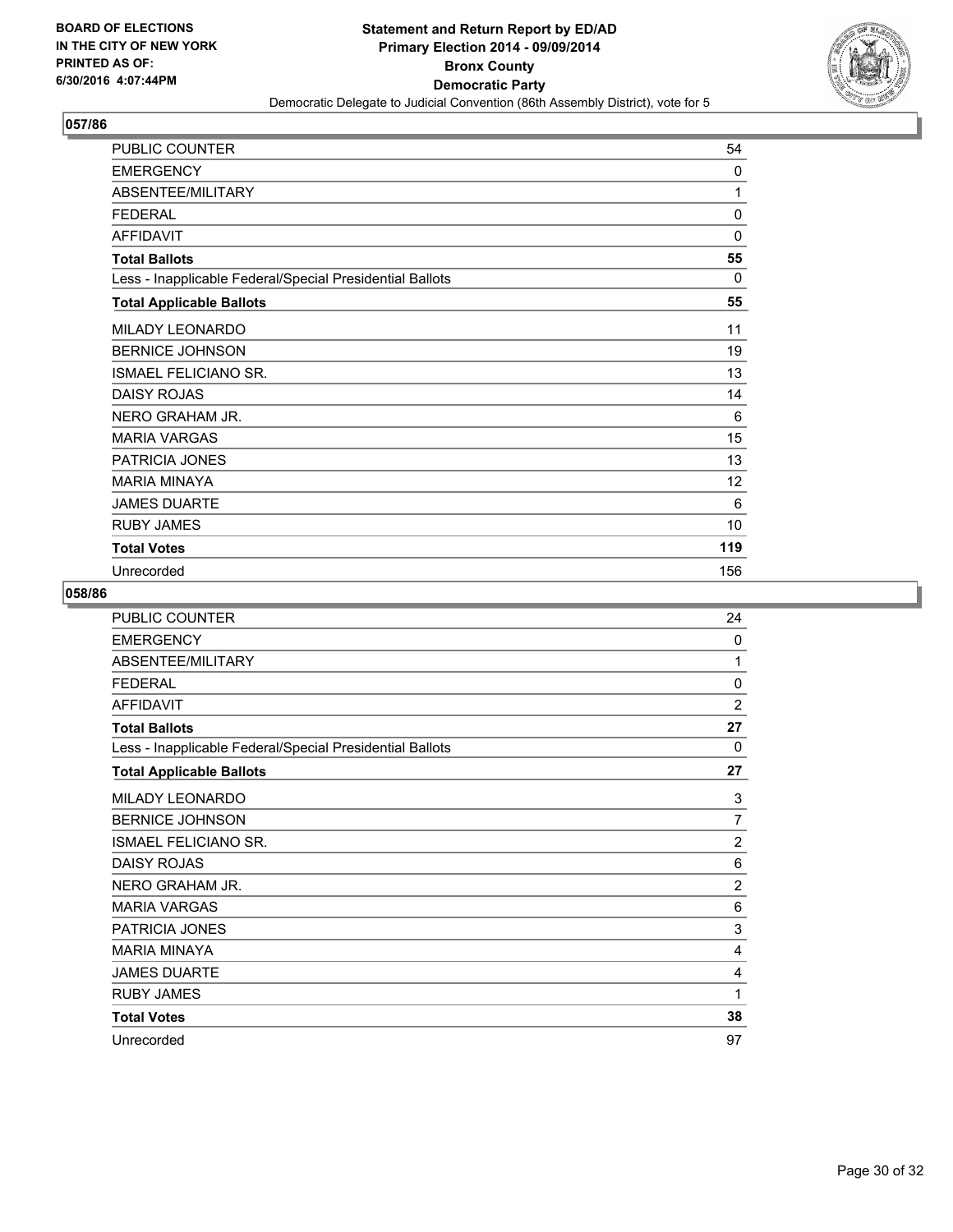

| PUBLIC COUNTER                                           | 17             |
|----------------------------------------------------------|----------------|
| <b>EMERGENCY</b>                                         | $\mathbf{0}$   |
| ABSENTEE/MILITARY                                        | 0              |
| <b>FFDFRAI</b>                                           | 0              |
| <b>AFFIDAVIT</b>                                         | $\mathbf 0$    |
| <b>Total Ballots</b>                                     | 17             |
| Less - Inapplicable Federal/Special Presidential Ballots | 0              |
| <b>Total Applicable Ballots</b>                          | 17             |
| MILADY LEONARDO                                          | 4              |
| <b>BERNICE JOHNSON</b>                                   | 4              |
| <b>ISMAEL FELICIANO SR.</b>                              | 5              |
| <b>DAISY ROJAS</b>                                       | 6              |
| NERO GRAHAM JR.                                          | 1              |
| <b>MARIA VARGAS</b>                                      | $\overline{7}$ |
| <b>PATRICIA JONES</b>                                    | $\overline{2}$ |
| <b>MARIA MINAYA</b>                                      | $\overline{4}$ |
| <b>JAMES DUARTE</b>                                      | 1              |
| <b>RUBY JAMES</b>                                        | 1              |
| <b>Total Votes</b>                                       | 35             |
| Unrecorded                                               | 50             |
| 060/86 COMBINED into: 038/86                             |                |